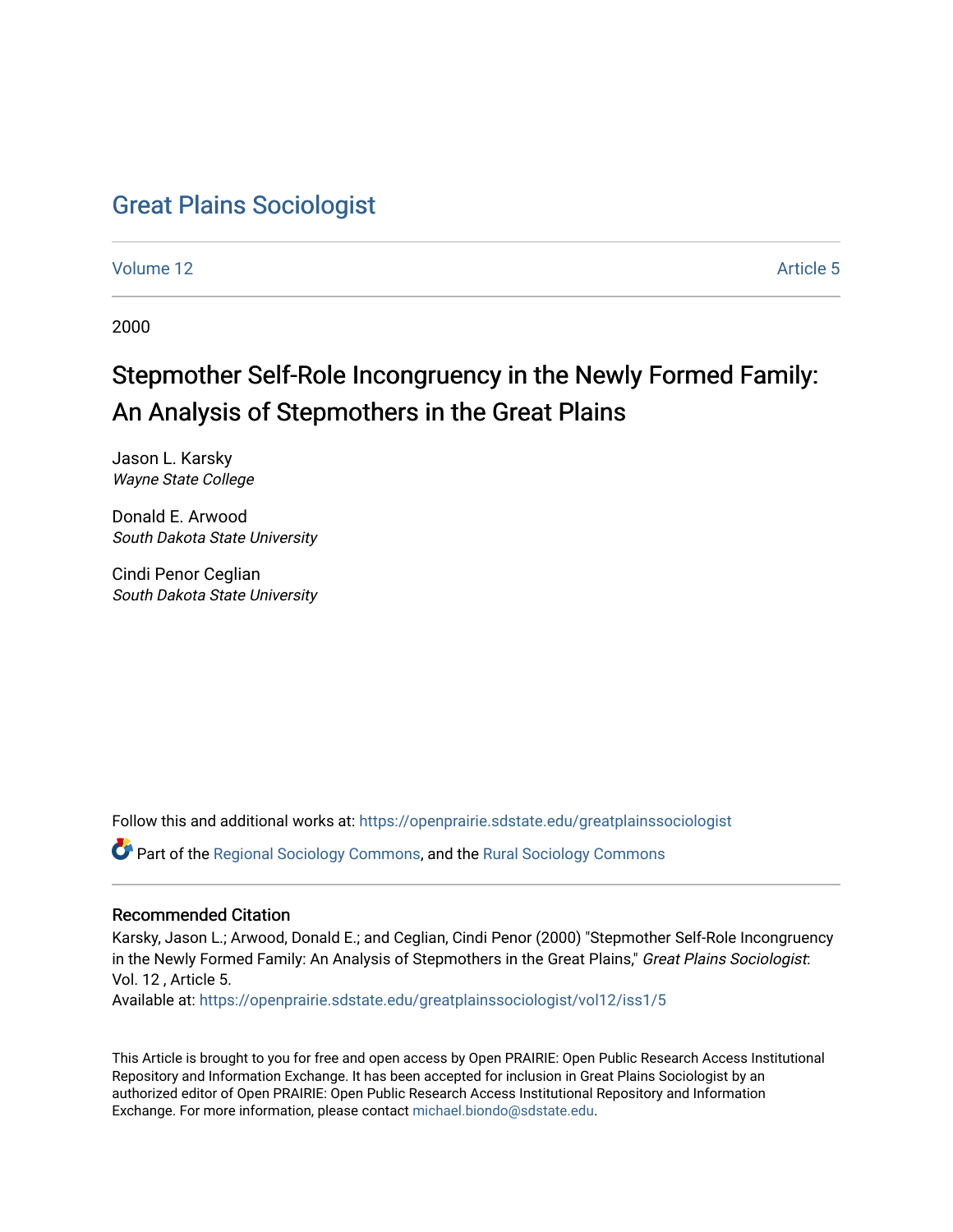The Great Plains Sociologist Volume 12 Number 1, 2000

# **STEPMOTHER SELF-ROLE INCONGRUENCY IN** THE NEWLY FORMED FAMILY: AN ANALYSIS OF STEPMOTHERS IN THE GREAT PLAINS

Jason L. Karsky, Wayne State College

Donald E. Arwood, South Dakota State University

Cindi Penor Ceglian, South Dakota State University

#### **ABSTRACT**

This study is a cross-sectional analysis of stepmothers from a Midwestern community in South Dakota. In this study, the relationships among six sets of variables are analyzed. The dependent variable is stepmother self-role incongruence index. The independent variables along with the strength of relationship in regards to stepmother self-role incongruence, are as follows: role ambiguity index (.393), anticipatory socialization index (-.203), wicked stepmother index (.494), stepfamily/stepparent unfavorability index (.288), and a spousal disagreement index (.241). Hypothesis testing supported the hypotheses introduced in this study. Multiple regression analysis identified wicked stepmother beliefs as the best predictor of stepmother self-role incongruence (Beta = .355). Elaboration analysis revealed that the greater stepmother's anticipatory socialization the lesser the belief in the wicked stepmother, and the lower the level of self-role incongruence.

#### **INTRODUCTION**

Changes in the structure of family life have led to an increase in research on stepfamilies in recent years. With the high

56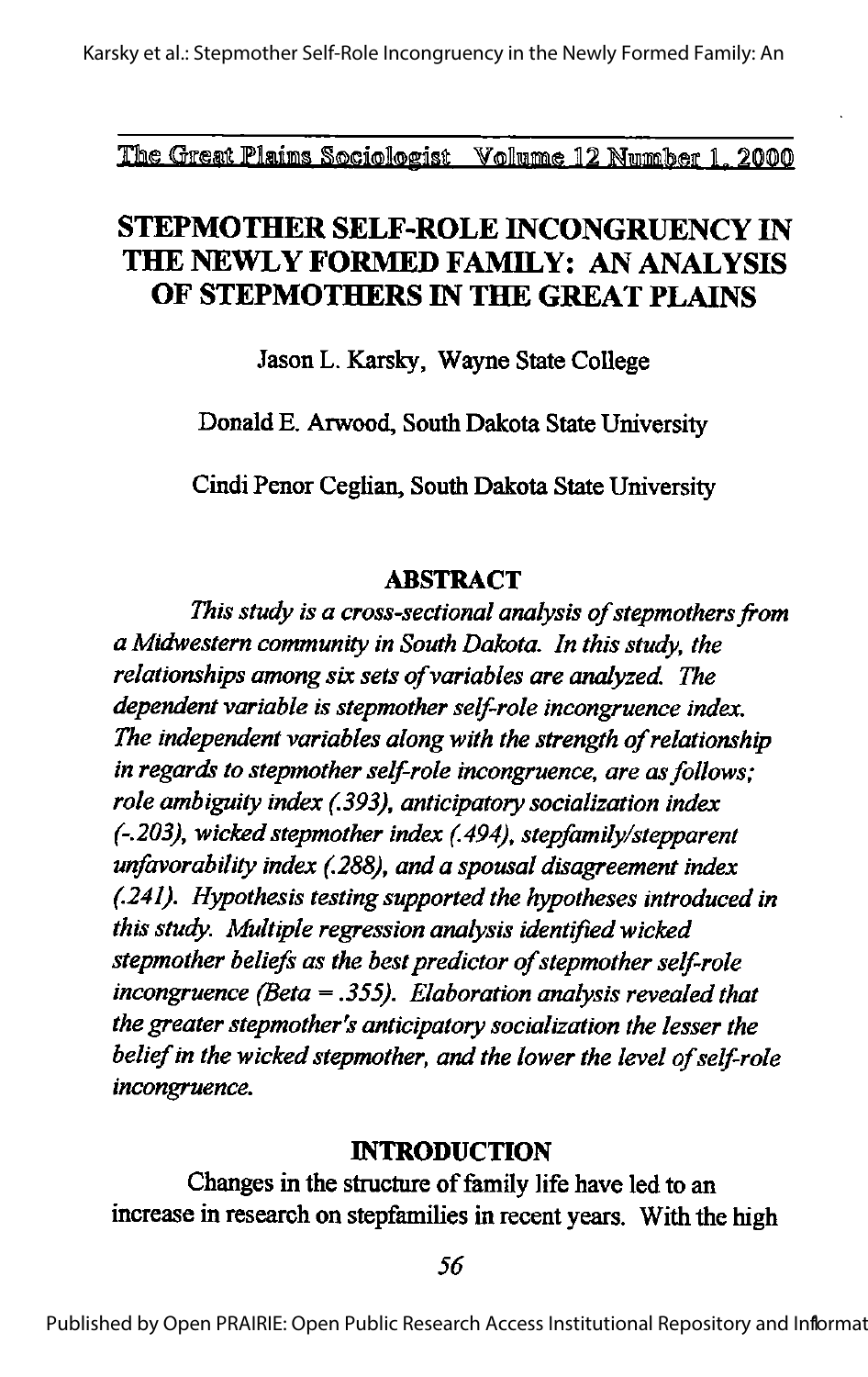number of first marriages and remarriages ending in divorce, the stepfamily form is becoming more common in America. Approximately one third of all Americans will marry, dissolve the relationship through divorce, and then remarry. Of first marriages, half will end in divorce and of these divorced men and women, over 75% will remarry. For women who become second wives, 84% marry men with children (Keenan 1992). Every day over 1,000 stepfamilies are created because of previous marriages ending through death or divorce (Whitsett and Land 1992b), and approximately 35 million adults are stepparents(Anderson and White 1986).

Lacking family norms specific to the stepfamily, the nuclear family has become the benchmark by which varying family forms are being analyzed. No clear cultural guidelines exist for problems that stepfamilies encounter (Cherlin 1978; Clingempeel and Brand 1985; Furstenberg and Spanier 1984; Furstenberg, Spanier and Rothschild 1982; Keshet 1990; Schulman 1972).

Although there has been an increase in stepfamily research over the last twenty years, continued research is warranted in order to understand all of the many intricacies of stepfamily life. Specifically, self-role incongruence can be problematic for stepmothers because personal expectations clash with societal norms that tell her to be the primary nurturer. The result of these incongruent feelings is self-role incongruence (Whitsett and Land 1992b). This article will set out to determine whether the level of stepmother role incongruency is associated with stepmothers' role ambiguity, anticipatory socialization, belief in the wicked stepmother, evaluation of the step/nuclear family, judgment of stepmother role, level of involvement with stepchildren, and disagreement over children.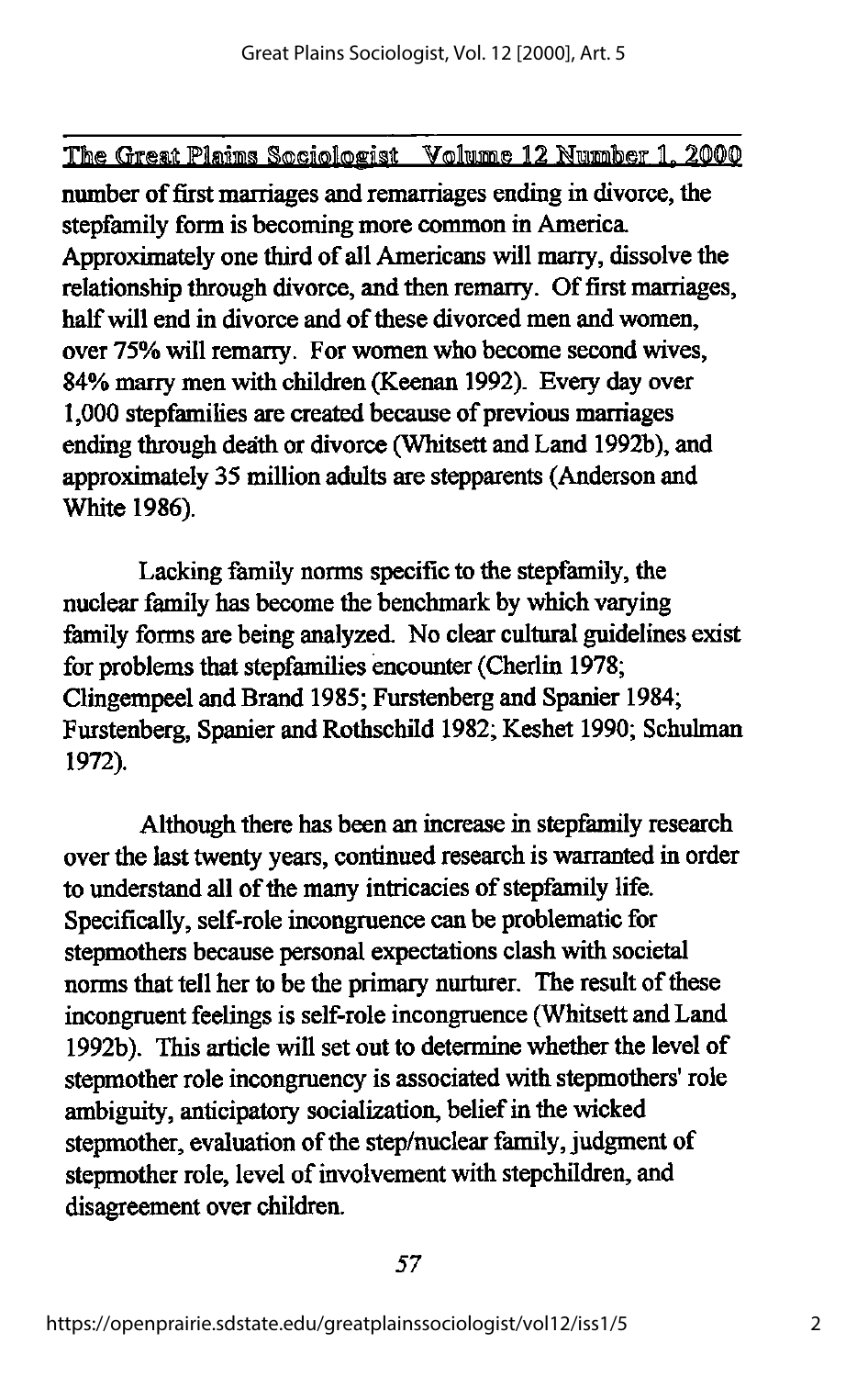The Grest Plains Sociologist Volume 12 Number 1, 2000

#### KEY VARIABLES

#### Anticipatory Socialization

Anticipatory socialization refers to both the practicing of role behaviors and the understanding about norms equivalent with a prescribed role, prior to actually executing a particular role (Miller 1976). According to Burr (1973), the quantity of anticipatory socialization has a positive effect on role transition.

In a study on how men and women prepared to remarry, Ganong and Coleman (1989) found that women were more likely than men to seek advice and that advice led them to feel better about family members. Likewise, Messinger (1976) found that for divorced and remarried couples and their famihes, failure could be reduced through remarriage preparation courses. According to MacDonald and Demaris (1995), in some instances stepparents may naturally be at an advantage over biological parents in that through dating they can get a feel for the stepparenting role. It is apparent that without some sort of guidance, stepparents tend to make up their own guidelines and often do this without key information about what is ahead of them.

#### Myth of the Evil Stepmother

The legend of the evil stepmother has its roots in fairy tales, myths, and proverbs which are universal and are handed down from generation to generation. These myths help reinforce the concept of "wicked stepmother" and make it hard for new stepmothers to take their place as nurturers in the new stepfamily. Stepmothers are in the most peculiar situation in that they not only feel the general ambivalence that children often naturally feel for their parents, but they also have to deal with how the children react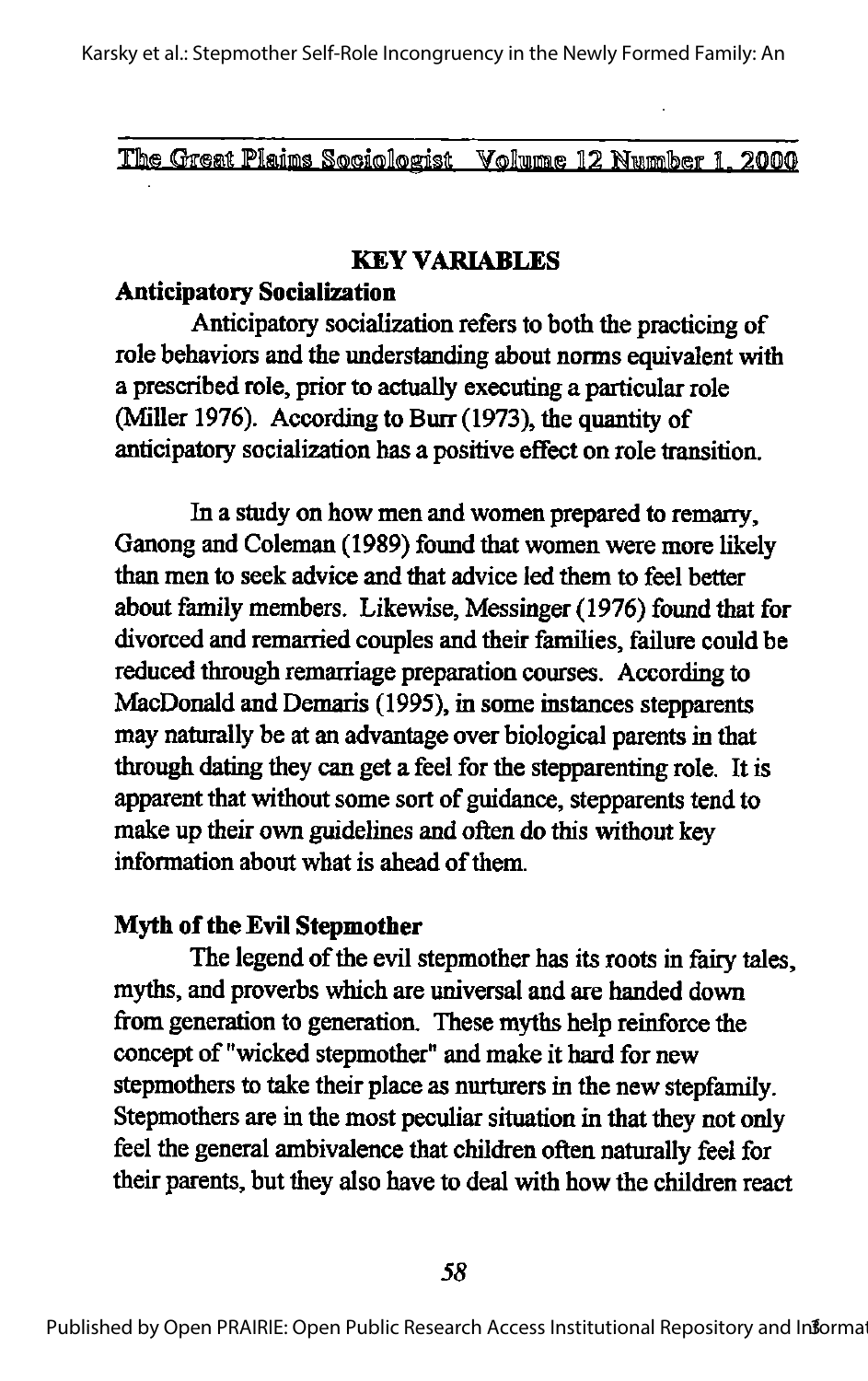The Great Plains Sociologist Volume 12 Number 1, 2000 to the stigmatizing stereotypes of stepmother as wicked witch (Jacobson 1979).

# **Evaluation of Step/Nuclear Family**

Often, stepmothers feel that the stepfamily can never be as good as a family in which children live with both biological parents. Ganong, Coleman and Mapes (1990: 293) maintain that members of nuclear families are looked at more positively than those that are members of stepfamilies. Lacking family norms specific to the stepfamily, the nuclear family has become the benchmark by which varying family forms are being analyzed. Cherlin (1978) describes the incomplete institution hypothesis in an analysis of remarriages. According to the hypothesis, remarriages have higher divorce rates than first marriages because remarriages lack cultural guidelines in dealing with difficulties.

# According to Visher and Visher (1990: 6-7):

When individuals hold fast to a nuclear or first marriage family as the "ideal" family, progress towards stepfamily integration is hindered because there is likely to be little resemblance of this model to the characteristics of the more complex supra family system of stepfamilies.... When stepfamilies attempt to duplicate a nuclear family, tensions often arise as children react to a stepparent whom they perceive as trying to<br>replace their biological parent: stepparents and stepchildren may replace their biological parent; stepparents feel guilty when they fail to respond with love to one another, and remarried parents becomeangryabout all the frustrations and tensions.

Likewise, Mills (1984) states that the expectation that the stepfamily should function optimally based on a biological nuclear family role system is problematic. The myth of "instant family" with immediate closeness has the potential to mask real intimacy indefinitely. There must be a societal model that is nonbiological,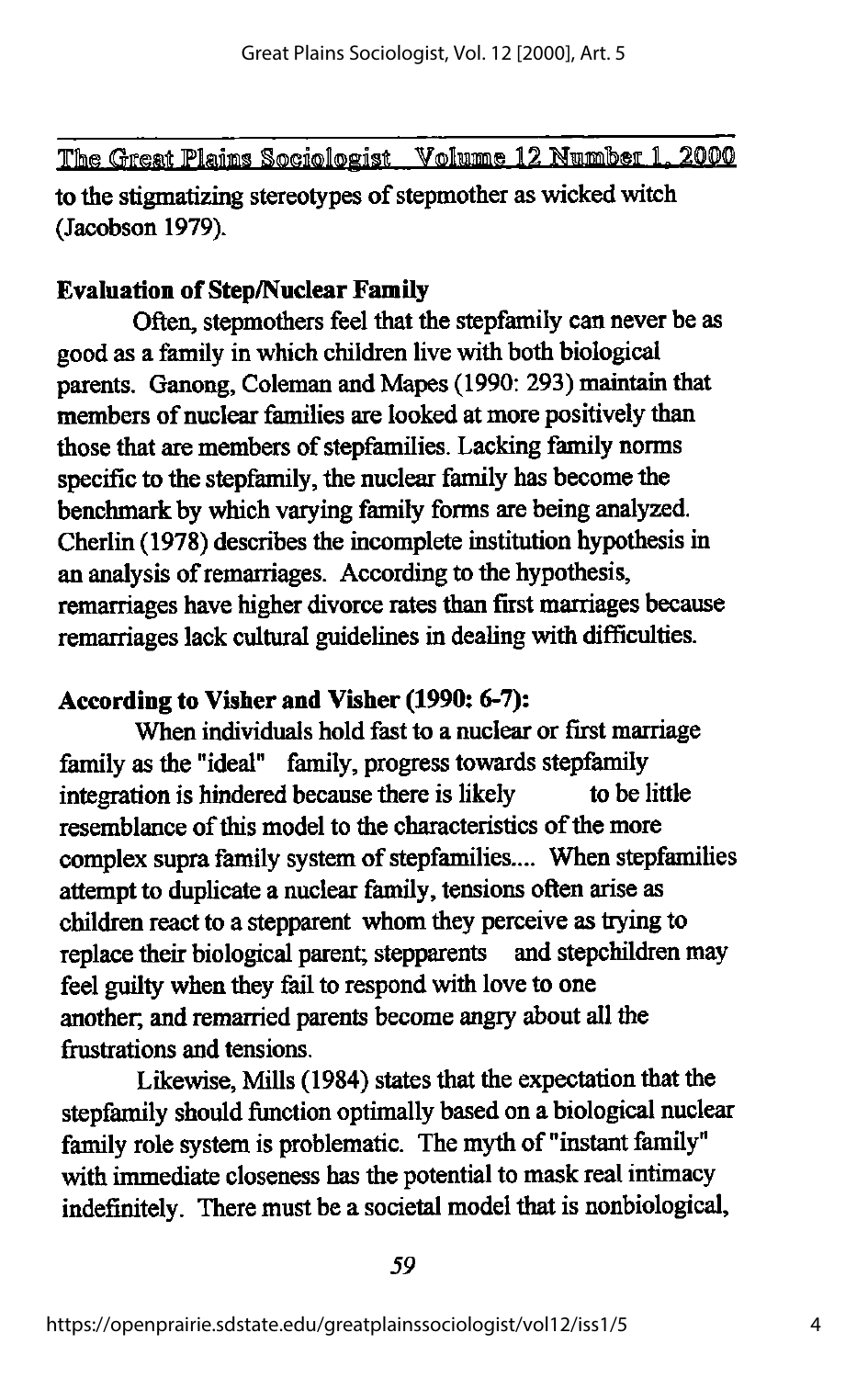taking into consideration that the stepparent role will never be exactly the same as the biological parent role.

# Stepmother's Role Judged by Others

Stepmothers sometimes feel that, because of being a stepmother, others judge them negatively. No matter how skillful and muturing a stepmother is at fulfilling her obligations, there still is a stigma associated with her role. This issue is promoted and sustained by the dominant culture who sees the biological connection as drastically important (Bohannon 1970). If any single label suits all the varieties of stepparent, it is 'the watched parent. Stepparents feel that the world is watching to see if they will be cruel. They feel that their finest motives may be misinterpreted (Maddox 1975).

### Involvement with Youngest Stepchild

How integrated into the stepfamily a stepparent becomes is directly related to a stepparent's effort to procure a close relationship with the stepchildren (Cherlin and Furstenberg 1994). According to Furstenberg (1987) stepparents are less involved with stepchildren than biological parents, stepchildren report doing less activities with stepparents, and biological parents see their spouses not being involved enough in childrearing. In a study conducted by Schwebel et al. (1991), college students felt that stepparents would be and should be less actively involved in the lives of their nonbiological children.

# Spousal Disagreement Over Children

Couples frequently disagree on issues concerning the rearing of children. When stepchildren are involved, disagreements over these children appears to be a recurrent problem for stepfamilies (Albrecht, Bahr, and Goodman 1983; Visher and Visher 1982). Ganong and Coleman (1989) found that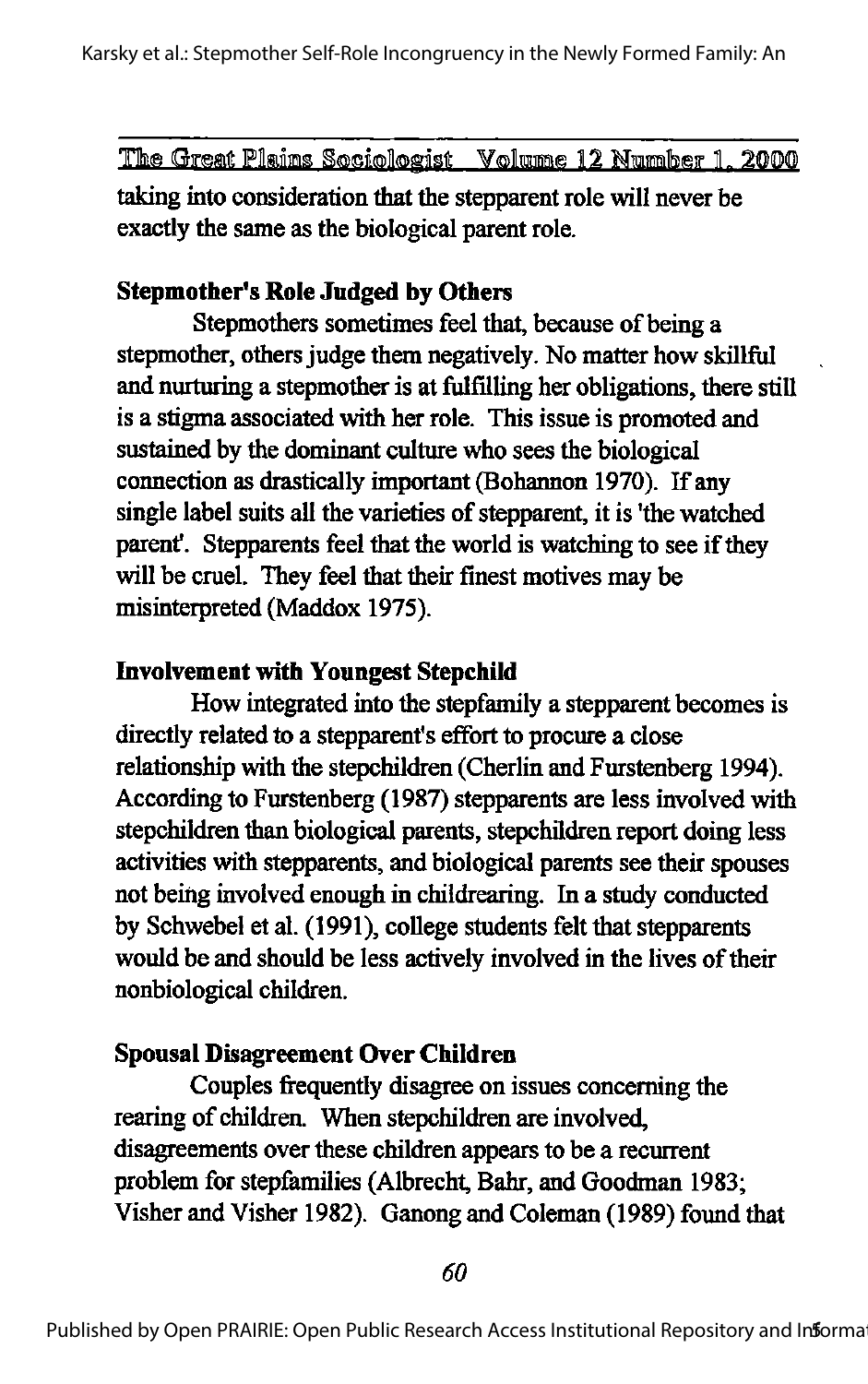the seriousness of disagreements over children varied based on gender. Remarried men, when asked about rules for stepchildren, mentioned discipline of stepchildren as the greatest concern. This overshadows concerns for quality of marriage and anxiety over their partner's former spouse. Remarried women, on the other hand, rated issues of disciplining stepchildren as less important than quality of marriage and worries over their partner's former spouse.

# Self-Role Incongruence

Self-role incongruence is a component of conflict within the stepparent role, and refers to the degree to which qualities of the self and one's inner self-representation (traits, values, and beliefs) fit uncomfortably with the demands of the role. In other words, self-role incongruence could result if stepparents wish they were feeling the way they think they should feel about elements of the stepparenting role (Whitsett and Land 1992a). The combination of a stepmother's personal expectations in light of societal norms that tell her to be the primary family nurturer, may arouse incompatible feeling towards the stepchild. The result of these incongruent feelings is self-role incongruence (Whitsett and Land 1992b). Whitsett and Land (1992b) found that, overall, stepparents reported a lack of clarity of parental expectations as well as a lack of understanding about what is involved in being a stepparent. Of the 73 stepparents surveyed, 65% felt frustrated about stepparenting (Whitsett and Land 1992a). The pressure to act as one thinks they should is increased when one spouse feels that the counterpart stepparent is not fulfilling the roles that are expected of them. When expected roles are not fulfilled, the result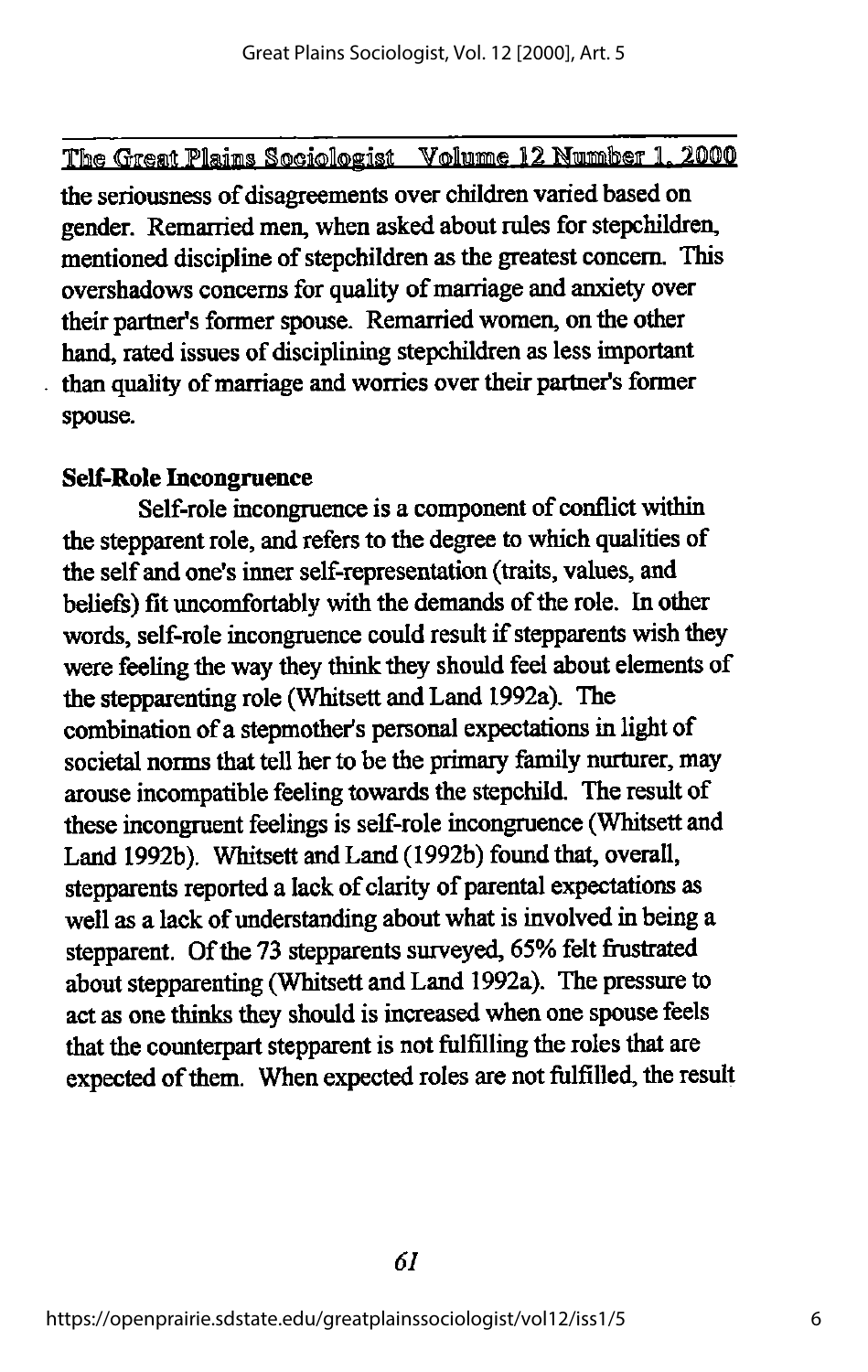The Great Plains Sociologist Volume 12 Number 1. 2000 is what Pearlin  $(1983)$  calls role strain.<sup>1</sup>

Failure to fulfill role expectations can be reduced if stepparents are clear about what is expected of them in relation to role behaviors (Saint-Jacques, 1995). If one has congruence in their roles, this leads to a greater level of cooperative achievement (Smelser 1961).

Compared to biological and adoptive parents, college students perceived stepparents to be least likely to fulfill parenting roles. "Because beliefs about the process of building 'successful stepfamilies' have not been informed by conventional wisdom. stepfamily members may hold unrealistic expectations or may behave ineffectively in the pursuit of their model of how new stepfamilies should operate" (Schwebel et al. 1991: 50). Perceptions, feelings, attitudes, and expectations make up a person's conception of one's family. "Family satisfaction" is considered to be the congruence between the belief about what one thinks a family should be like compared to what one's own family is like (Tinelli 1981).

# Structural Symbolic Interactionism

The work of sociologists often focuses on understanding human interaction in the context of societal structure. But this understanding is often tentative because of varying definitions of

<sup>1&</sup>lt;sup>\*</sup> It ought to be noted that Pearlin does not use the term role strain in the same way as most sociologists. Structural functionalists use the term role strain to mean incompatibility among roles and not variability of role expectations. When process role theorists talk about role conflict, they are usually talking about both role conflict and role strain. While functionalists make the distinction between the two.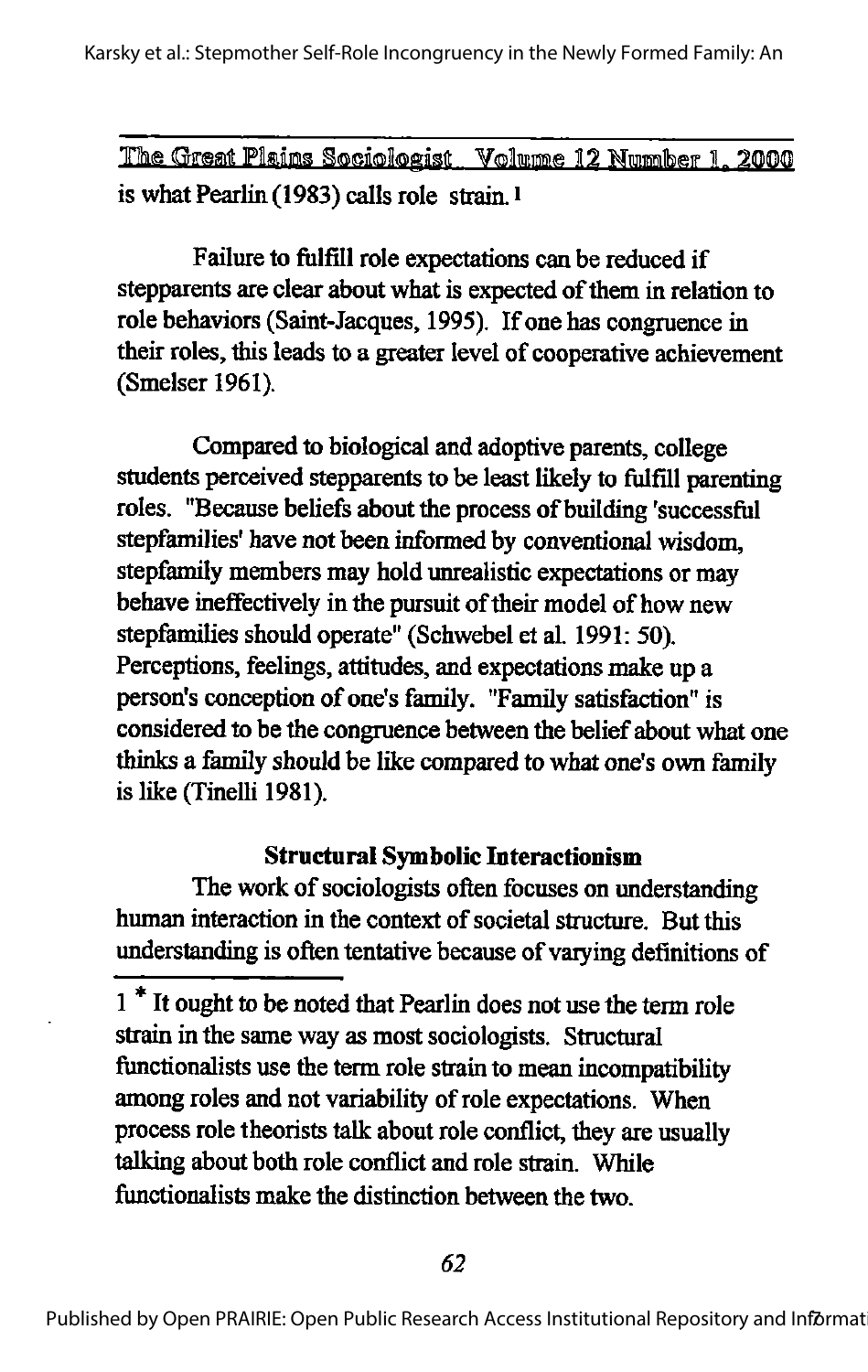key concepts. The concept of "role" in and of itself, is one of die most precarious notions in sociology (Turner, 1991). Stryker (1959) contends that it is nearly impossible to reacha complete agreement as to what exactly encompasses the term. Because the concept of role is ambiguous, researchers must define the term in light of their particular use of the concept. Linton (1936), one of the earliest role theorists, saw roles as sets of social norms determined by society which influence interaction in various circumstances. "A role represents the dynamic aspect of a status. The individual is socially assigned to a status and occupies it with relation to other statuses. When he puts the rights and duties which constitute the status into effect, he is performing a role" (Linton 1936: 114). People learn the roles associated with each status through socialization. When their behavior corresponds to these roles, people are said to be performing roles.

Role theory and symbolic interactionism share important elements. According to Stryker and Statham (1985), both look to social phenomenon through an analysis of individual's interactions, and both utilize the metaphor of the theater with a conception of role in their study of human behavior. Interactionists, who view a position as a result of some specific behavior, stress the emergent qualities of roles as a result of interaction. To interactionists, a position is a result of some specific behavior. While to the structuralists, particular behaviors come from individuals occupying certain positions (Nye and Gecas 1976).

The Iowa school of symbolic interactionism, also called structural symbolic interactionism, is positivistic and structural. This school relies more on the influence of societal norms, such as wicked stepmother beliefs and consistency of expectations, and less on self-directed interaction. From the structural symbolic interactionist perspective, people are seen as social actors, acting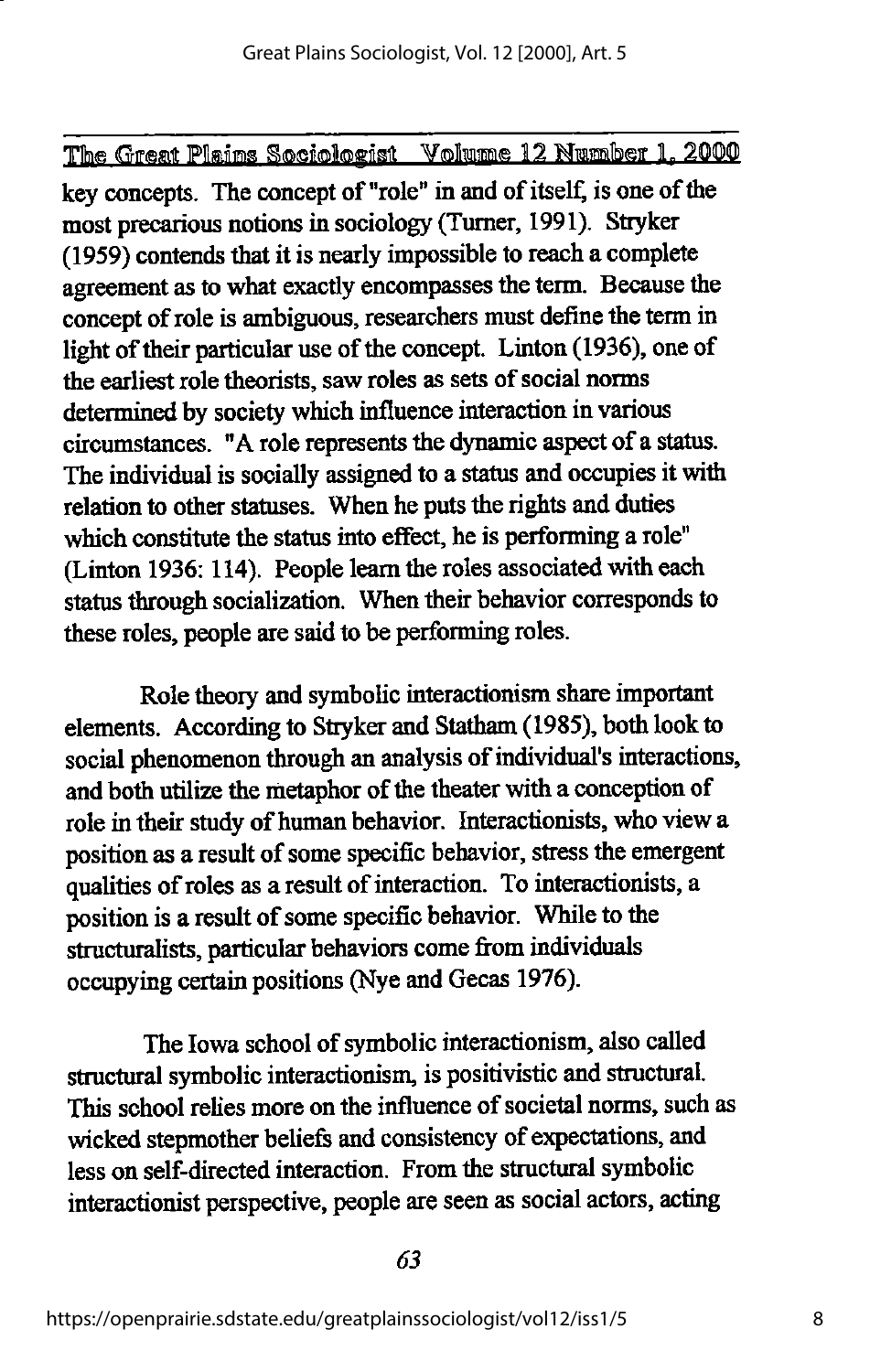alone or in conjunction with others in order to address situations that confront them. They act toward a symbolic reality, not a physical one: they "name, remember, categorize, perceive, think^ deliberate, problem solve, transcend space and time, transcend themselves, create abstractions, create new ideas, and direct themselves~all through the symbol" (Charon 1992: 65). They learn the meanings of symbols and how to manipulate those symbols through interaction with others. Although not perfect, this socialization process makes possible a shared social reality, a consensus that allows people to interact with others with purpose. Just as they act toward others with purpose, people act toward themselves with purpose. They name and categorize themselves, define what they are doing and why they are doing it. They even critique their own feelings and behaviors.

With regards to stepmothering, stepmothers have multiple definitions of who they are. There is a core self consisting of salient role-identities. The core self is "a stable set of meanings... that provides structure and relative stability to personality and provides continuity to behavior" (Stryker 1981: 11). Regarding role-identities, stepmothers see themselves through a mirror of social positions they occupy, the groups to which they belong, and the ties they have with others in their communities. Identifying one's self as a stepmother would be one of these role-identities. When perceptions of stepmothering is consistent with the stepmothers' sense of who she is, stepmothers' are more likely to desire enacting roles. One has self-role congruence when he or she perceives that there is a "good" fit between self and the demands of the role (Whitsett& Land 1992a). Self-role-incongruence would be just the opposite: the actor sees a "bad" fit between self and the demands of the role. For instance, many people in our society define "stepmother" as "wicked," as in the "wicked stepmother." A stepmother who does not see herself as wicked, would have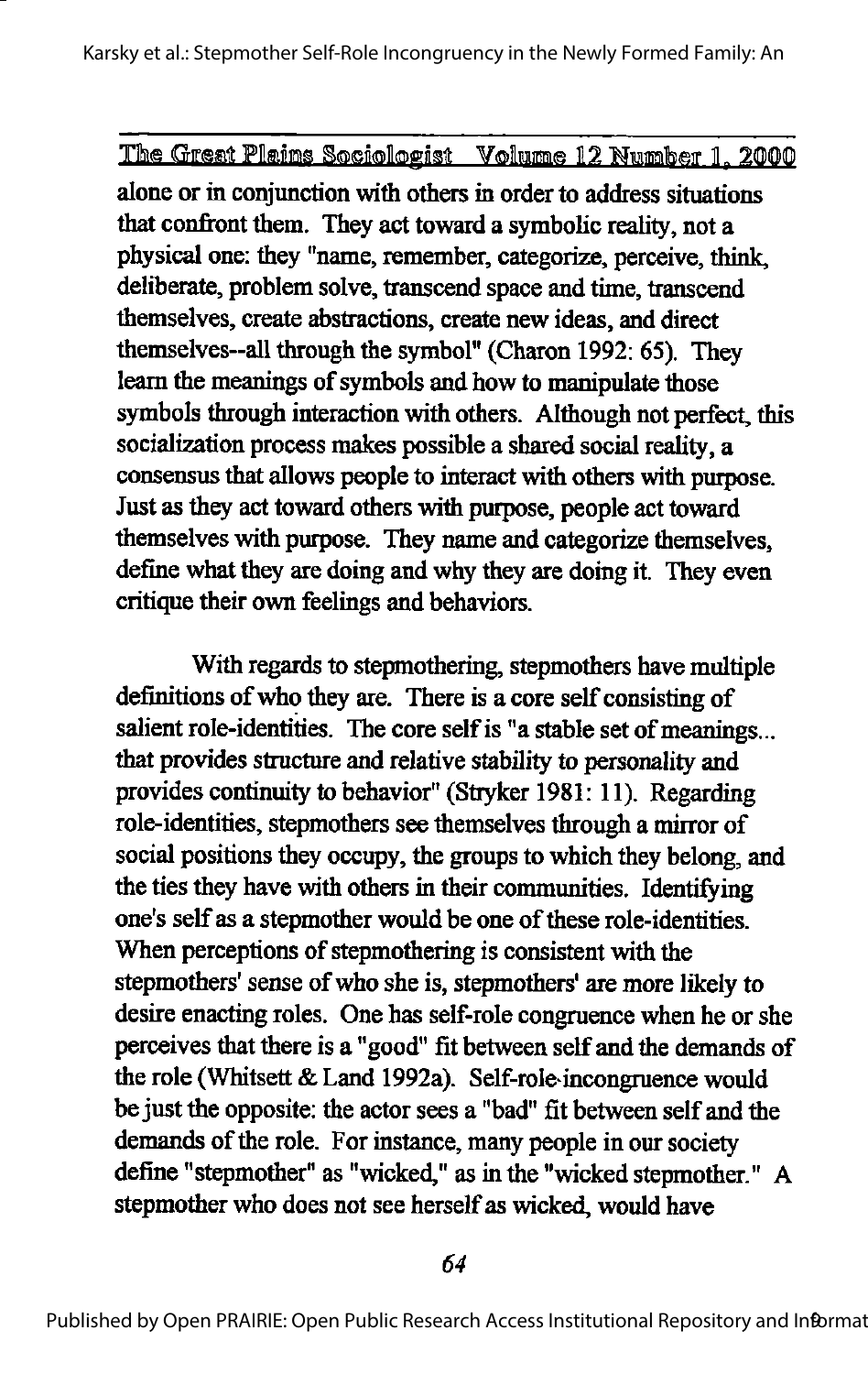difficulty perceiving herself playing the stepmother role; thus, she would be experiencing self-role incongruence (Ceglian 1997). She would also have difficulty embracing the stepmother role, and may choose, instead, to distance herself from the role. A strong sense of role desirability extends the confusion stepmothers might experience. Role identities develop and evolve over time as stepmothers respond to others' reactions toward their behaviors.

For the most part, structural symbolic interactionists study the social behavior of people who occupy social positions and have fully developed self-perceptions and self-attitudes. They are most concerned with describing actors' self-structures, how these selfstructures in conjunction with goal aspirations and role taking, are created, sustained, and changed, and how self-structures affect role-performances.

In light of the preceding discussion, we hypothesize that stepmother self-role incongruence is related negatively with (H1) scores on an anticipatory socialization index, and (H2) an involvement with stepchild index. It is hypothesized that stepmother self-role incongruence index is related positively with (H3) scores on a wicked stepmother index, (H4) scores on a stepfamily/stepparent unfavorability index, (H5) a spousal disagreement index, and(H6) a role ambiguity index. It is also hypothesized (H7) that (while controlling for level of socialization) the greater the stepmothers anticipatory socialization the lesser the belief in the wicked stepmother,

#### METHODOLOGY

#### Sample

The stepmothers' names for the survey, of a Midwestern community in South Dakota, were generated from marriage license applications. Of the 2,277 surveys sent out, 917 individuals could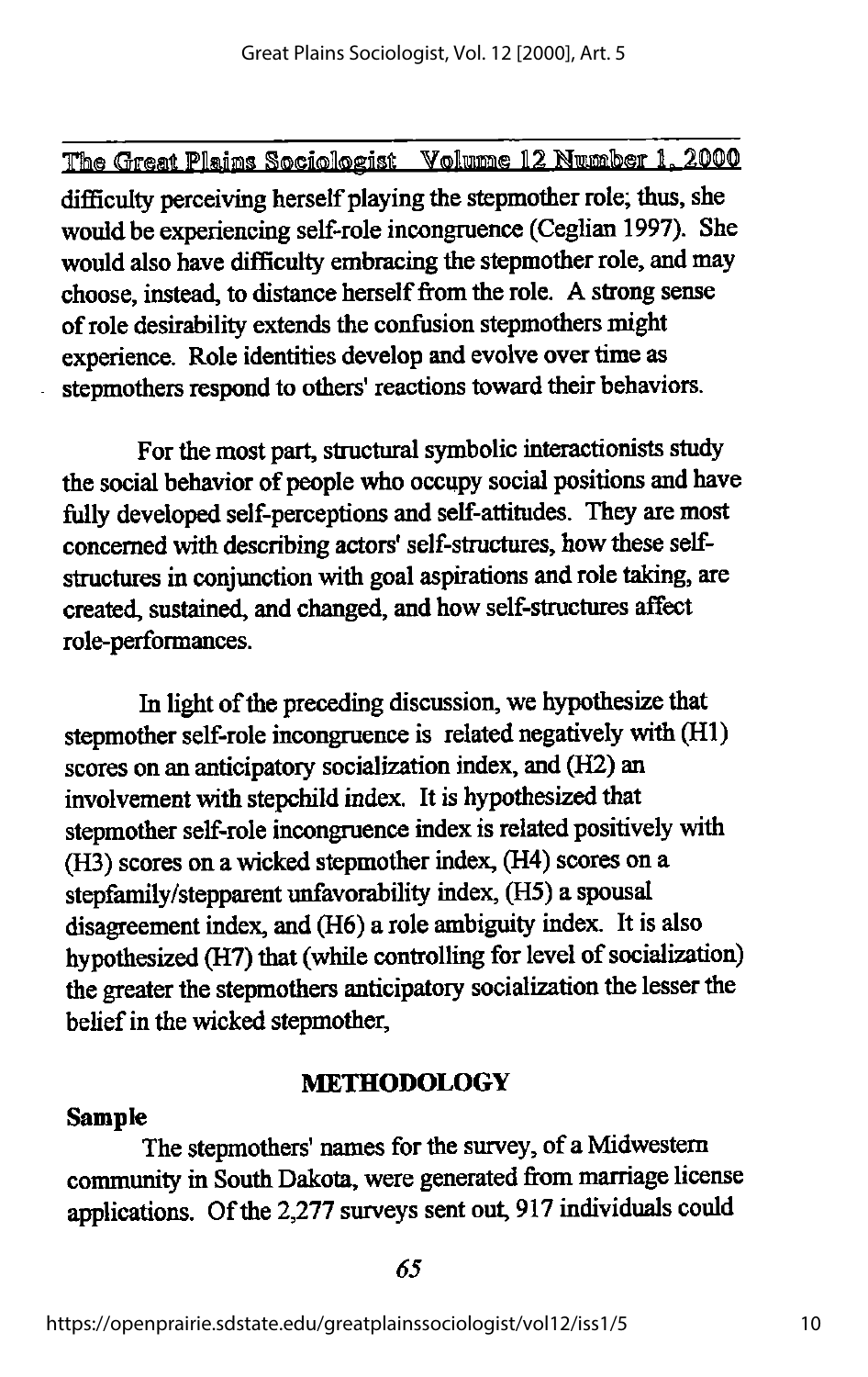not be found. Of the remaining 1,360, 344 mailed surveys were returned undeliverable because of insufficient address, no forwarding address, expired forwarding address, or no one living at a particular address with that name. Another 106 surveys were returned due to no children from the previous marriage, stepchildren already being adults at the time of remarriage, little to no contact with the stepchildren, or they were not the individuals identified by the sample (no match between telephone address and the marriage license name). In all, 154 usable surveys were returned

#### **Measurement**

In this study, six sets of variables are analyzed (see Appendix A for operational definitions). The dependent variable is identified as the stepmother self-role incongruence index. The independent variables include the role ambiguity index, anticipatory socialization index, wicked stepmother index, stepfamily/stepparent unfavorability index, and a spousal disagreement index.

#### ANALYSIS OF DATA

In this study the influence of stepmother role ambiguity, anticipatory socialization, wicked stepmother beliefs, stepfamily/stepparent unfavorability, and spousal disagreement are analyzed in relation to stepmother self-role incongruence. Multiple regression is utilized to test the entirety of the research hypotheses. Elaboration analysis was used to draw conclusions about the relationship between self-role incongruence and wicked stepmother beliefs, while controlling for high or low levels of socialization.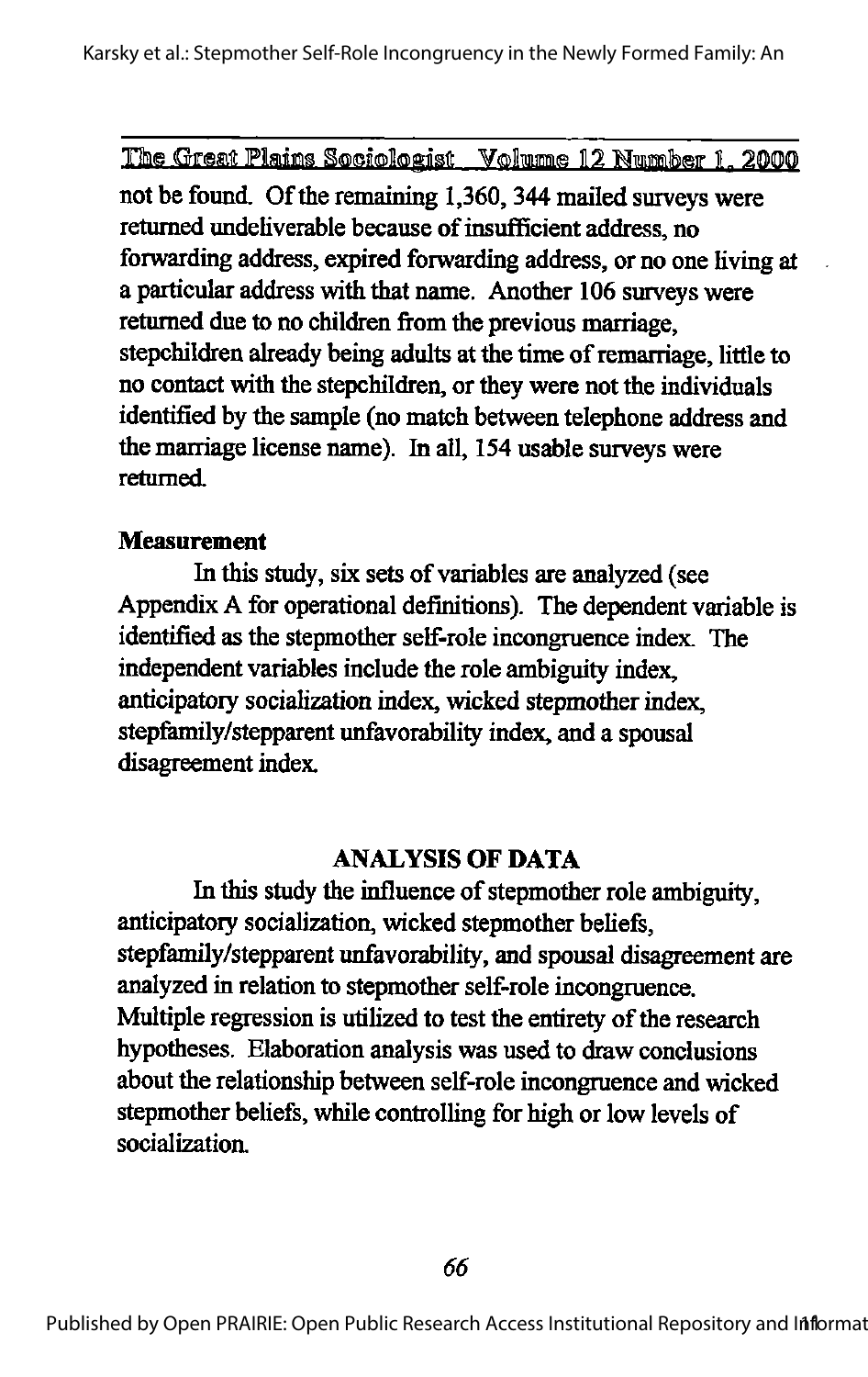# The Great Plains Sociologist Volume 12 Number 1, 2000 Bivariate Relationships

Table 1. Relationship of Stepmother Self-Role Incongruence with Selected Variables ( $N = 126$ )

| Variable                          |        | SIQ.    |  |
|-----------------------------------|--------|---------|--|
| Role Ambiguity                    | .393   | $.000*$ |  |
| <b>Anticipatory Socialization</b> | $-203$ | .011    |  |
| Wicked Stepmother Beliefs         | .494   | .റററ∙   |  |
| Stepfamily/Parent Unfavor. Index  | .288   | .001*   |  |
| Spousal Disagreement<br>٠         | .241   | .003    |  |

'Significant at tbe .OS level

The following relationships compare self-role incongruence to selected variables:

For role ambiguity (H6), the correlation coefficient of .393 is significantat the .05 level, (see Table 1). There is a moderate positive correlation between scores on the role ambiguity index and self-role incongruency index. The greater the role ambiguity, the greater the self-role incongruency. Therefore, the research hypothesis is accepted.

For anticipatory socialization (HI), the correlation coefficient of -.203 is statistically significant at the .05 level. There is a weak negative correlation between scores on a stepmothers' anticipatory socialization index and self-role incongruence index.

The correlation coefficient for wicked stepmother beliefs (H3) is .494. This is statistically significant at the .05 level (see Table 1). There is a moderate to strong positive correlation between scores on the wicked stepmother belief index and the selfrole incongruence index. The greater the belief in the wicked stepmother, the greater the stepmothers' self role incongruence. Therefore, the research hypothesis is accepted.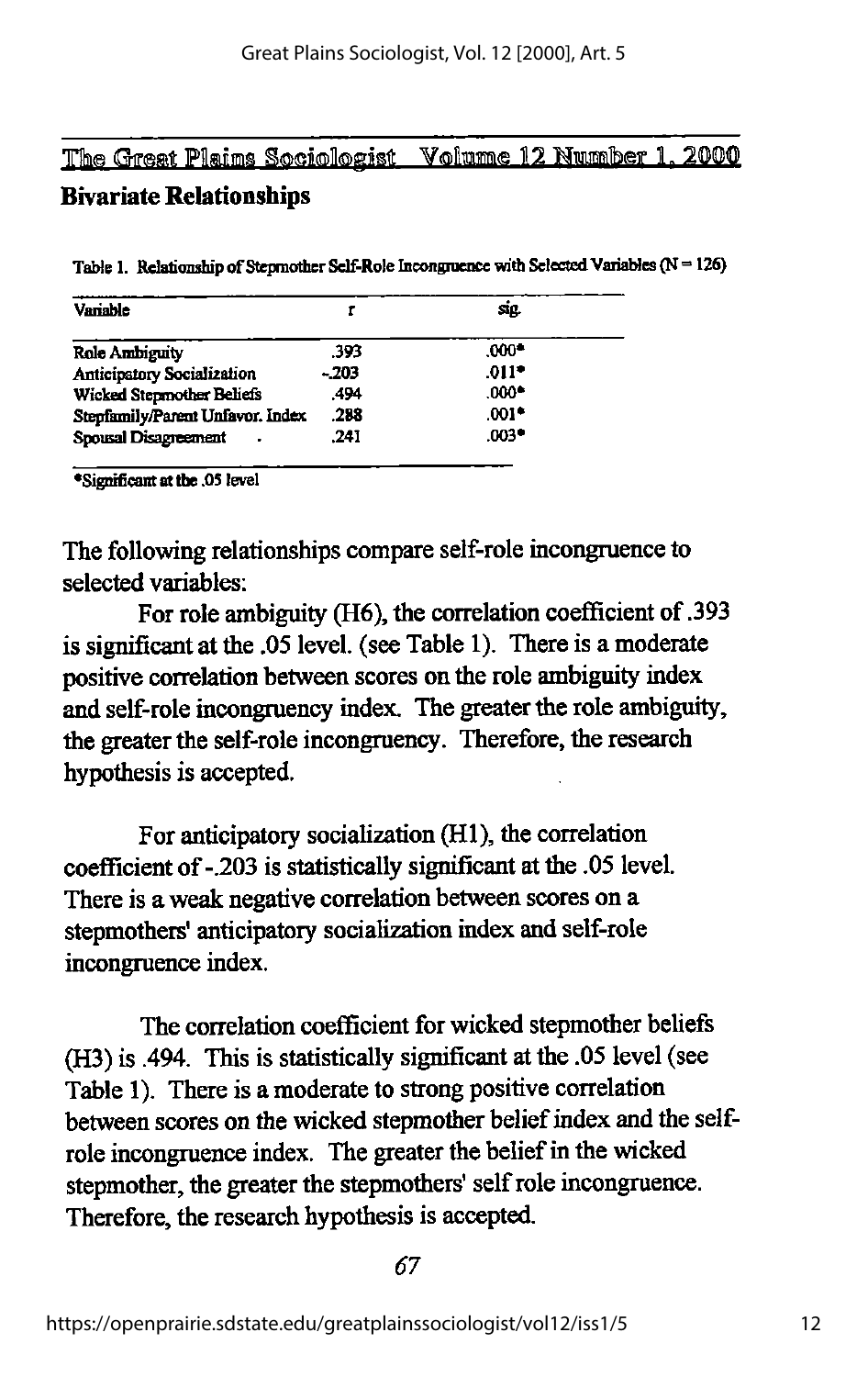#### The Great Plains Sociologist Volume 12 Number 1, 2000

For the analysis of stepfamily/stepparent perceived unfavorability (H4), the correlation coefficient .288 is significant at the .05 level (see Table 1). There is a moderate positive association between scores on the stepfamily/stepparent unfavorability index and the self-role incongruence index. The more stepmothers' perceive themselves and their stepfamily as inferior to the nuclear family, the greater the self-role incongruence. Thus, the research hypothesis is accepted.

In regards to stepmothers' involvement with stepchildren (H2), the correlation coefficient of-.277 is statistically significant at the .05 level (see Table I). There is a moderate negative correlation between stepmothers' involvement with stepchildren and self-role incongruence. The greater the stepmothers' involvement, the lesser the self-role incongruence. The null hypothesis is rejected and the research hypothesis is consequently accepted.

For the spousal disagreement scale (H5), the correlation coefficient of.241 is statistically significant at the .05 level (see Table 1). There is a weak positive correlation between the spousal disagreement index and self-role incongruence index.

#### Multiple Regression

Multiple Regression extends simple regression (predict scores on one variable from knowledge of scores on a second variable) and predicts criterion variables from two or more predictor variables. An examination of the multiple regression analysis (see Table 2) reveals a multiple correlation of.559, which is a strong positive relationship. This is significant at the .0001 level or better. Based on this test, the entirety of the research hypotheses should be accepted; however, once extension to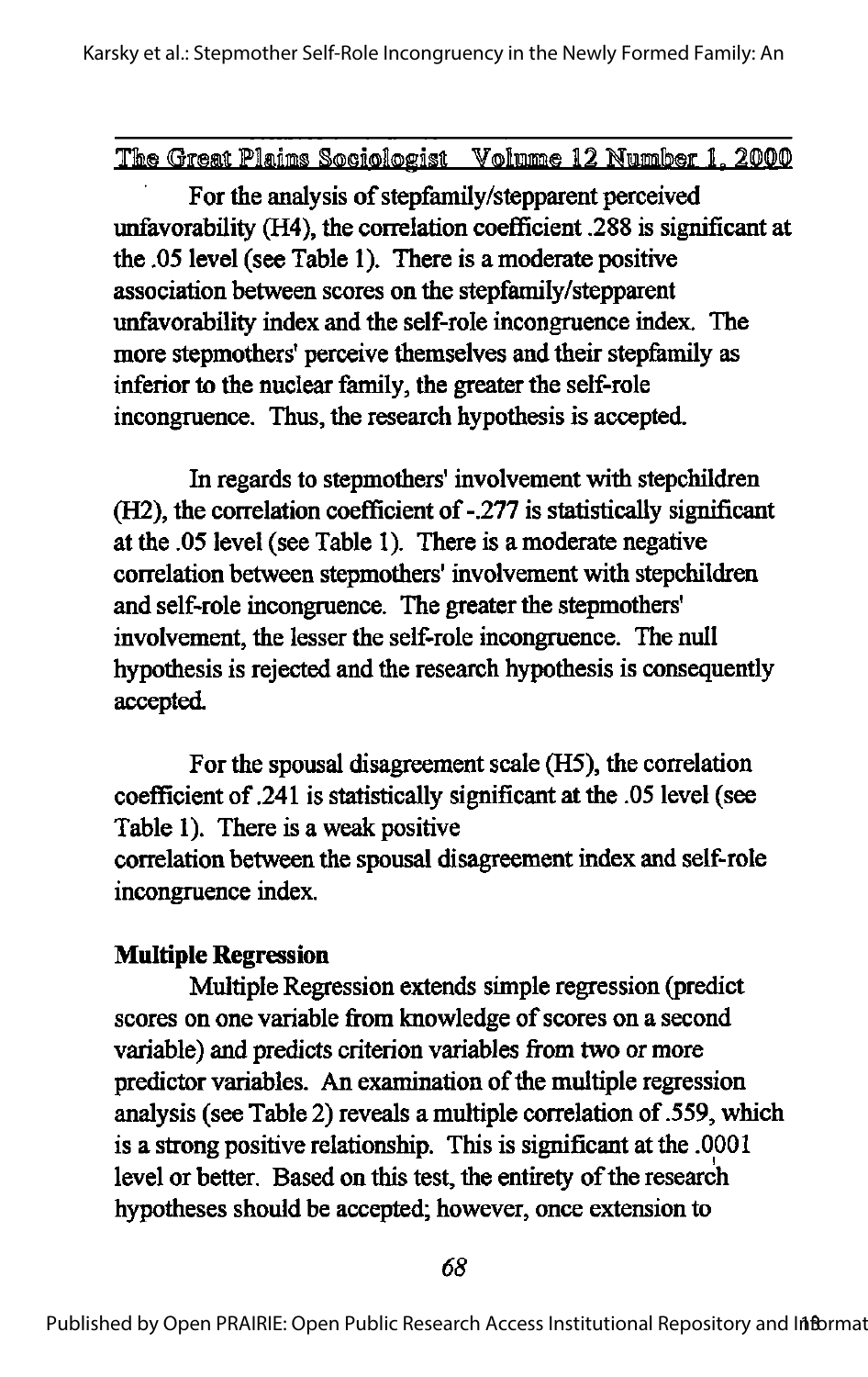analysis of separate t-tests of significance are completed, it is revealed that only wicked stepmother beliefs is statistically significant.

The adjusted R-Square value (.278) in this analysis reveals that 28% of the variation in stepmother self-role incongruence can be explained by the independent variables. A comparison of betaweights reveals that the strongest significant predictor of stepmother self-role incongruence is wicked stepmother beliefs  $(.355).$ 

| Independent Variable              | в                       | beta   | t                 | p       |  |
|-----------------------------------|-------------------------|--------|-------------------|---------|--|
| <b>Role Ambiguity</b>             | .216                    | .122   | 1.25              | .213    |  |
| <b>Anticipatory Socialization</b> | $-224$                  | $-078$ | -.942             | .348    |  |
| Wicked Stepmother Beliefs         | .742                    | .355   | 4.01              | $.000*$ |  |
| Stepfam/Par. Unfav. Index         | .230                    | .083   | .980              | .329    |  |
| Involvement with Stepchild        | $-040$                  | - 113  | $-1.36$           | .176    |  |
| Spousal Disagreement              | .075                    | .077   | .920              | .360    |  |
| (Constant)                        | 8.59                    |        | 3.65              | .000    |  |
| $R = .559$                        | $F = 9.04$              |        | $SignF = 2.0001*$ |         |  |
| $R$ SQR = .313                    | Adjusted R $SOR = .278$ |        |                   |         |  |
| Significance at the .05 level     |                         |        |                   |         |  |

Table 2. Multiple Regression Analysis of the Independent and Dependent Variables

# **Elaboration Analysis**

The correlation between anticipatory socialization and stepmother self-role incongruence revealed a weak negative association (-.203), yet at the same time wicked stepmother beliefs was the strongest significant predictor of stepmother self-role incongruence (.355). The authors in this study wished to evaluate whether stepmother level of socialization altered the relationship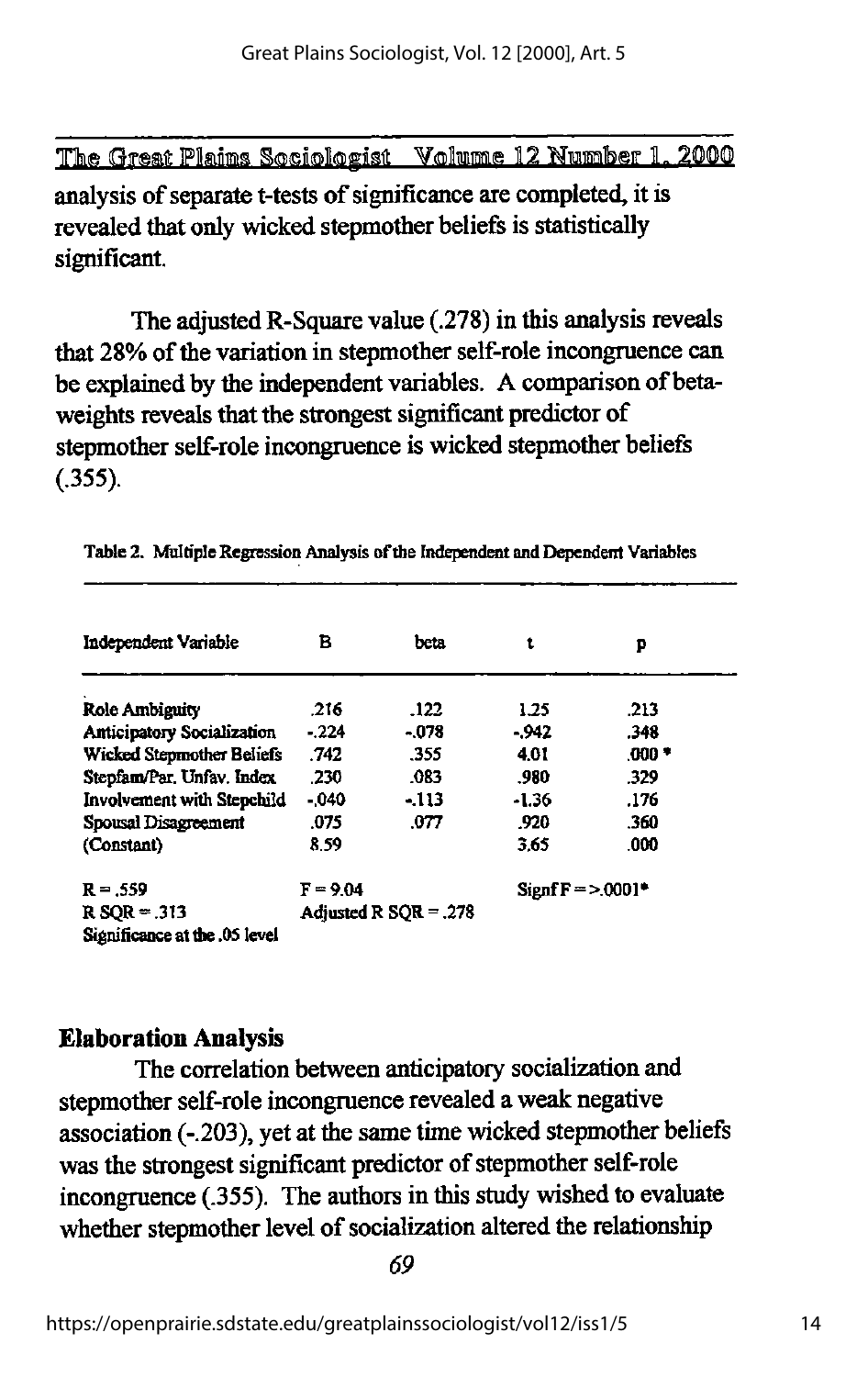between wicked stepmother beliefs and self-role incongruence. Elaboration analysis revealed that among those stepmothers who experienced a high level of anticipatory socialization, 40.5% had a high level of belief in the wicked stepmother and 44.6% had experienced a high level of incongruence. However, among those stepmothers who experienced a low level of anticipatory socialization, 53.3% had a high level of belief in the wicked stepmother and 66.7% had high incongruence. In other words, the lower the level of anticipatory socialization, the greater the belief in the wicked stepmother, and the greater one's self-role incongruence. Likewise, the greater one's anticipatory socialization, the lesser the belief in the wicked stepmother, and the lower the level of self-role incongruence. Yet, among those experiencing low anticipatory socialization, the relationship between wicked stepmother beliefs and self-role incongruence is only moderate (Phi squared  $=$  .30237; Phi squared  $=$  .09143), while among those experiencing high anticipatory socialization, the relationship between wicked stepmother beliefs and self-role incongruence is strong (Phi squared  $=$  .58815; Phi squared  $=$ .34592). In other words, it is quite possible that what stepmothers saw, read, or discussed with their future husbands (whether it be positive or negative in nature), appears to have had a greater impact on those with more anticipatory socialization.

#### **CONCLUSIONS**

From a structural symbolic interactionist approach, perceiving the concerns and expectations of others is necessary if stepmothers want to establish stable, healthy relations with their husbands, stepchildren, and others. But this is only possible when concerns and expectations are consistent with the stepmother's sense of who she is, what she wants to do as a stepmother, and why she wants to act a certain way. The strong positive correlation (.494) between wicked stepmother beliefs and stepmother self-role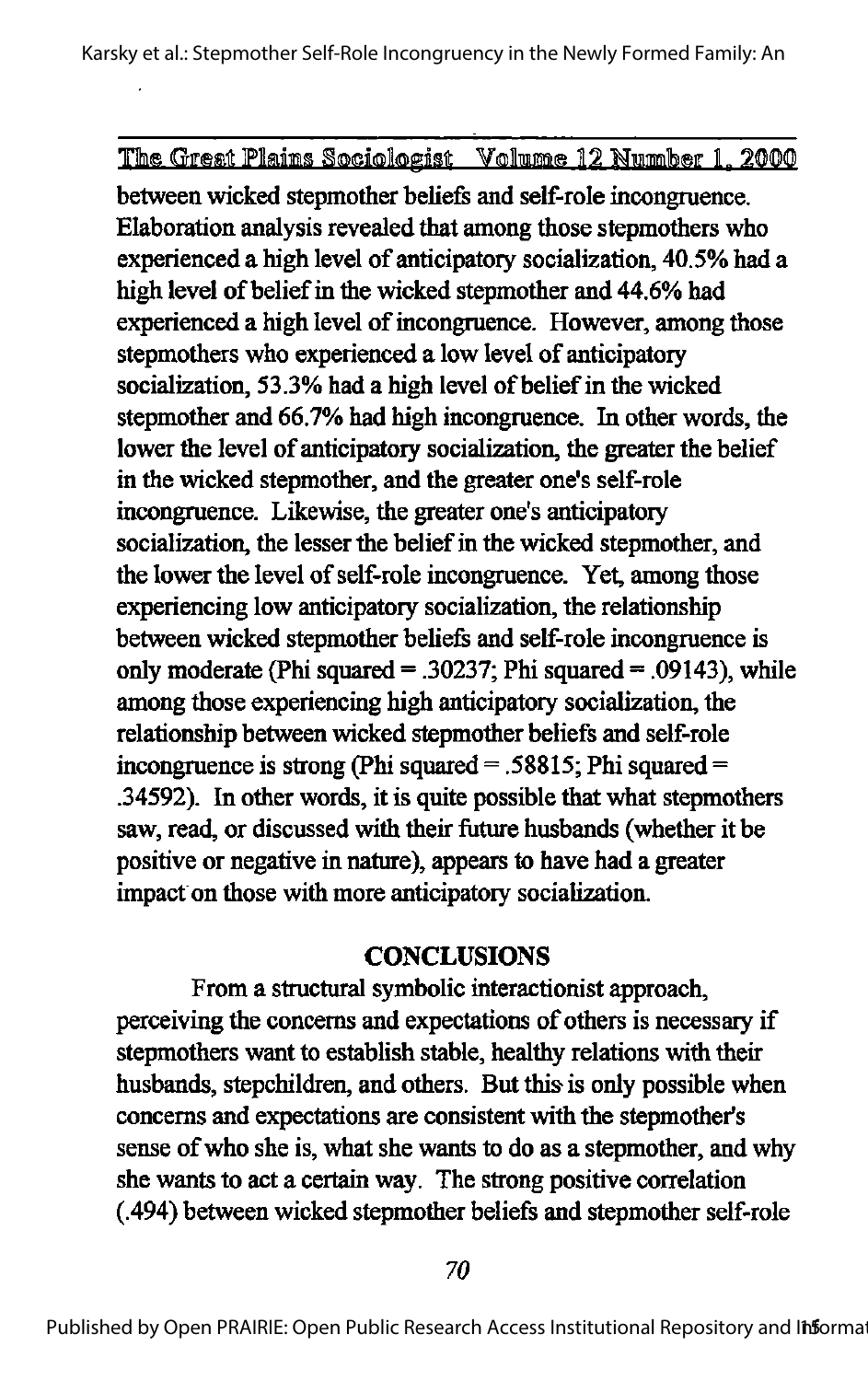incongruency points to this concern. Stepmothers who accept the notion that stepmothers are evil and wicked experience greater incongruency between their perceptions of self and their perceptions of the stepmothering role. Although the correlations between role ambiguity, anticipatory socialization, stepfamily/stepparent unfavorability, involvement with children and spousal disagreement, are weaker, the general congruency hypothesis is still supported.

Multiple regression analysis in this study revealed that the strongest significant predictor of stepmother self-role incongruence is wicked stepmother belief. It is apparent that a stepmother's belief in the wicked stepmother has a significant negative influence on the degree to which qualities of the self and one's inner self representation fit comfortably with the unique demands of stepmothering roles.

In an Elaboration analysis to divulge whether stepmothers' level of anticipatory socialization influenced the relationship between wicked stepmother beliefs and self-role incongruency, it was revealed that the greater one's anticipatory socialization the lesser the belief in the wicked stepmother, and the lower the level of self-role incongruence. The relationship between wicked stepmother beliefs and self-role incongruence is stronger for those experiencing high levels of anticipatory socialization. What stepmothers see, read, or discussed with their future husband (whether it be positive or negative in nature), appears to have a greater impact on stepmothers who had more anticipatory socialization. While studies indicate that anticipatory socialization is a good predictor of stepmother role adjustment (Ganong and Coleman 1989; Messinger 1976; MacDonald and Demaris 1995), it must not be assumed that all anticipatory socialization is positive in nature.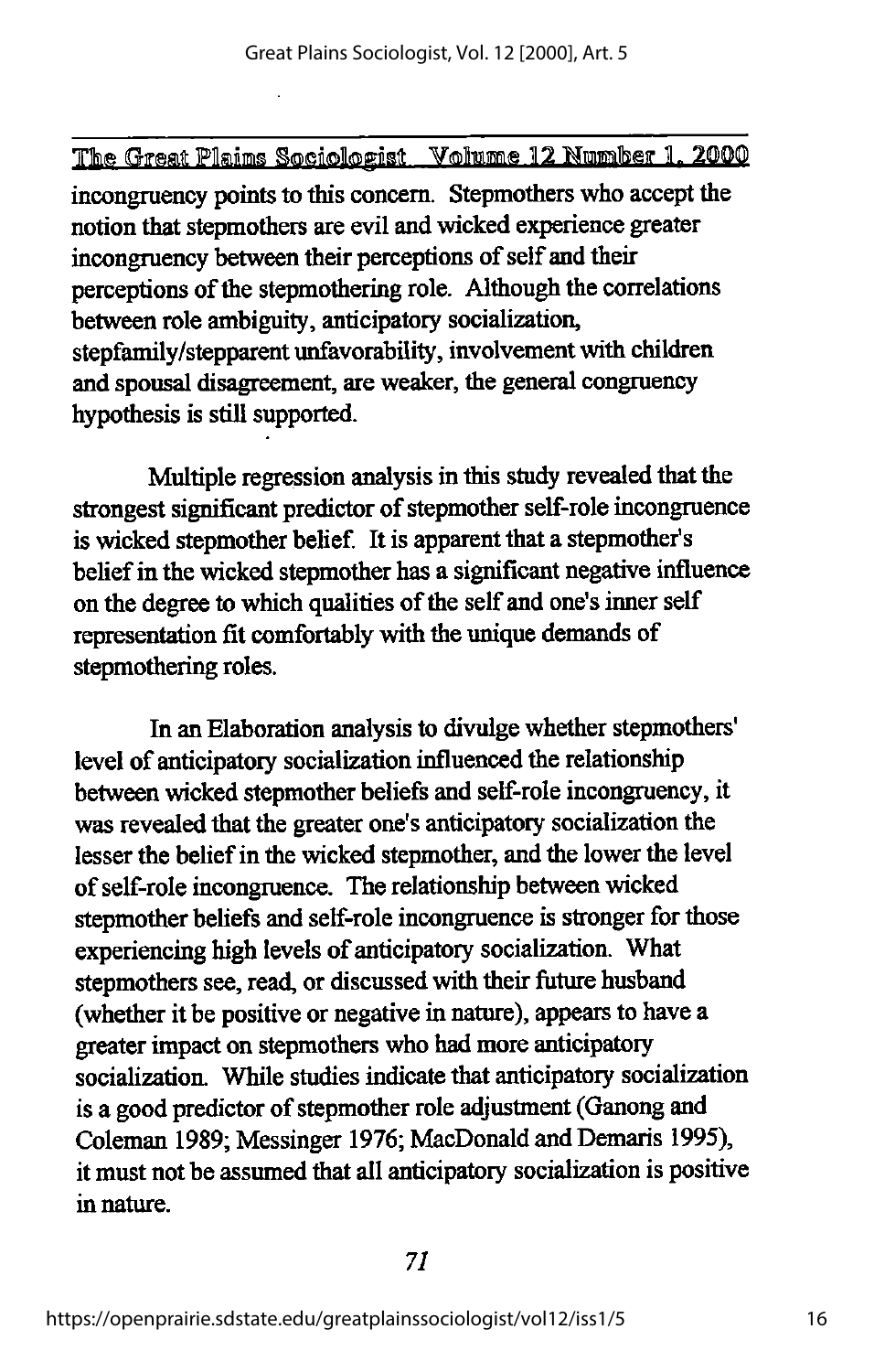The Great Plains Sociologist Volume 12 Number 1, 2000

#### IMPLICATIONS

While it is clear that belief in the wicked stepmother can greatly influence a stepmother's self-role incongruence, anticipatory socialization must be recognized for its impact on this relationship. First, the perception of the wicked stepmother must be changed to reflect a more positive image in contemporary society. Stepmothers are merely looking for a suitable and comfortable place in the newly formed family, where they have an understanding of their roles and can enact those roles without feeling disgraced. Second, in order for anticipatory socialization to reduce self-role incongruence, we must educate potential stepmothers about the stepfamily form prior to them taking their place in the newly fonned family. With the continual increase in the number of stepfamilies, professionals in the rural helping professions need to better understand the stepfamily dynamic and strive to be proactive in educating stepmothers. With the value placed on nuclear families in rural areas, persons in the helping professions must realize that the dynamic relationships found in the stepfamily can never be modeled towards the nuclear family.

In order to have practitioners successfully help future stepfamilies, they must normalize and enlighten stepfamily members to the realities of the stepfamily form. Included in this enlightenment should be the stepfamily's realization that the stepmother is more than an "untidy appendage" (Visher and Visher 1978: 490).

According to Pearlin (1983) the best way for a person to prepare themselves for new roles is through anticipatory socialization. It is important that newly engaged couples who are planning a remarriage, seek out preventative help and discuss both the expectations in remarried life as well as what roles each is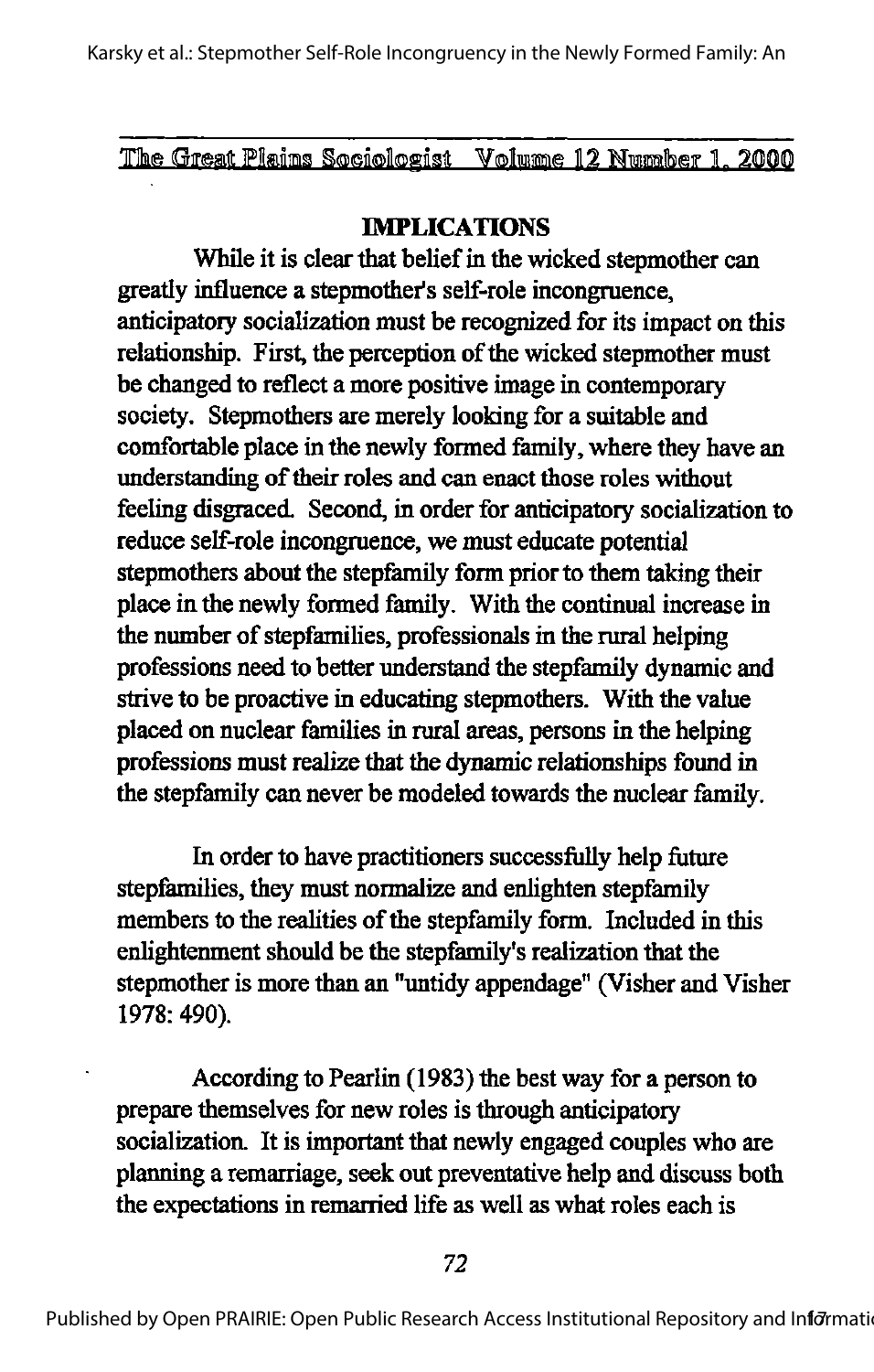expected to play. While acquiring formal preventative help may be a problem because of lack of such resources in some parts of the rural Midwest, remarriage couples should seek out what support they can in preparing for their newly formed family.

#### References

Albrecht, Stan L., Howard M. Bahr and Kristen K. Goodman. 1983. Divorce and Remarriage: Problems, Adaptations, and Adjustment. Westport  $CT$ : Greenwood.

Anderson, Judith, and Geoffrey D. White. 1986. "Dysfunctional Intact Families and Stepfamilies." Family Process 25:407-422.

Bohannan, Paul. 1970. Divorce and After. Garden City, NY: Anchor. Burr, Wesley R. 1973. Theory Construction and the Sociology of the Family. New York: John Wiley and Sons.

Ceglian, Cindi Penor. 1997. "Using Structural and Process Role Theories to Explain Stepmothers' Relations with Stepchildren." Ph.D. Dissertation, Department of Sociology, South Dakota State University, Brookings, SD.

Charon, Joel M. 1992. Symbolic Interactionism: An Interpretation, An Integration. 4th ed. Englewood Cliffs, NJ: Prentice Hall.

Cherlin, Andrew. 1978. "Remarriage as an Incomplete Institution." American Journal of Sociology 84:634-50.

Cheriin, Andrew and Frank F.Furstenberg. 1994. "Stepfamilies in the United States: A Reconsideration." [Searchbank electronic data file-Annual Review of Sociology] 20:359-82. of Sociology]

Clingempeel, W. Glen and Eulalee Brand. 1985. "Quasi-kin Relationships, Structural Complexity, and Marital Quality in Stepfamilies: A Replication, Extension, and Clinical Implications." Family Relations 34:401-409.

Furstenberg, Frank F., Graham B. Spanier, and Nancy. Rothschild. 1982. "Patterns of Parenting in the Transition from Divorce to Remarriage. Pp. 325-<br>348 in Women: A Developmental Perspective edited by P. Berman and E. Women: A Developmental Perspective edited by P. Berman and E. Ramey. Washington DC: U.S. Department of Health and Human Services.

Furstenberg, Frank F. and Graham B. Spanier. 1984. "The Risk of Dissolution in Remarriage: An Examination of Cherlin's Hypothesis of Incomplete Institution." Family Relations 33:433-41.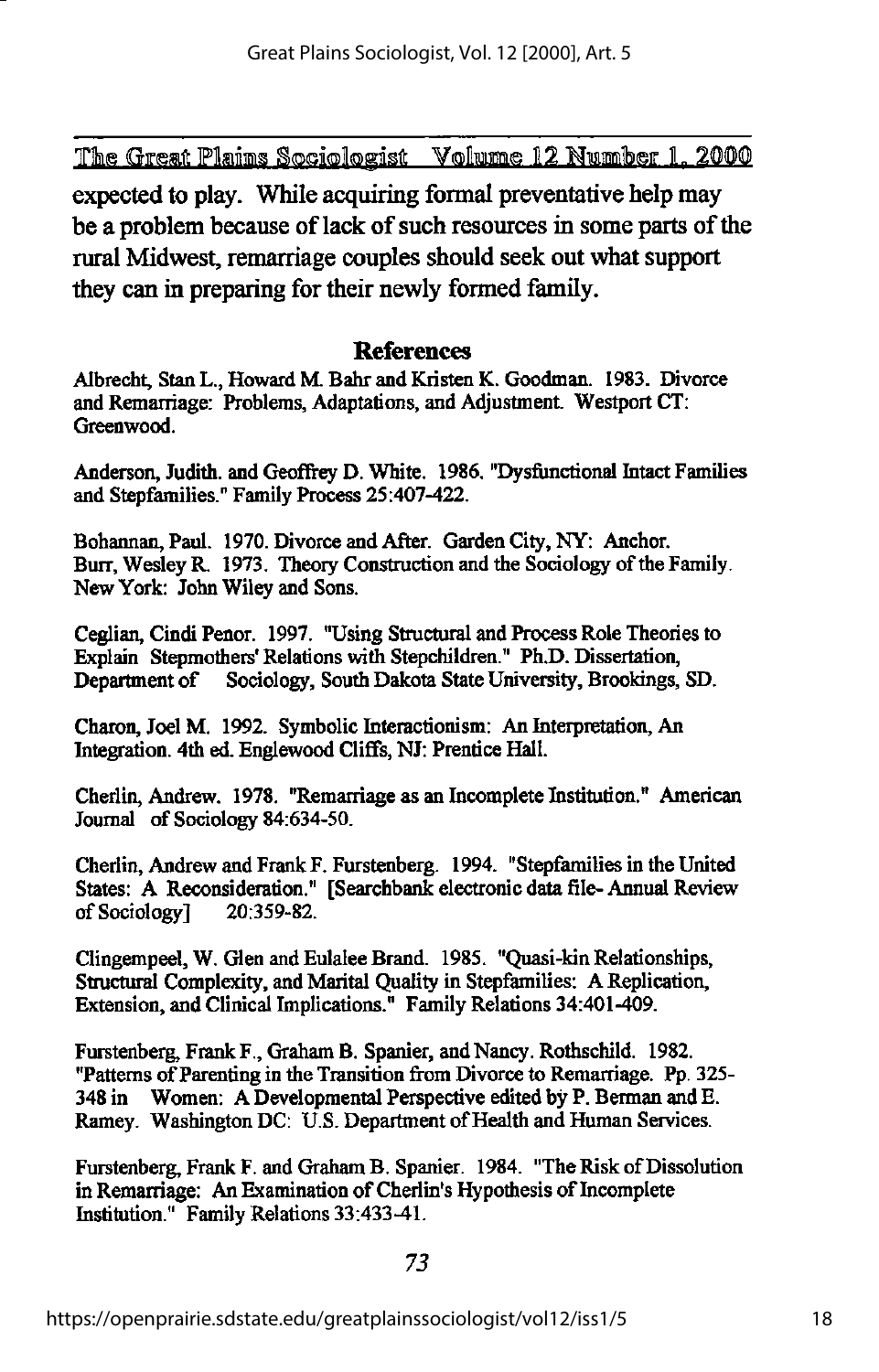Furstenberg, Frank. 1987. "The New Extended Family: The Experience of Parents and Children after Remarriage." Pp. 42-61 in Remarriage and Stepparenting: Current Research and Theory edited by K. Pasley and Marilyn Ihinger-Tallman. New York: Guilford Press.

Ganong, Lawernce and Marilyn Coleman. 1989. "Preparing for Remarriage: Anticipating the Issues, Seeking Solutions." Family Relations 38:28-33.

Ganong, Lawrence H., Marilyn Coleman and Dennis Mapes. 1990. "A Metaanalytic Review of Family Structure Stereotypes." Journal of Marriage and the Family 52:287-97.

Keenan, Barbara.1992. When You Marry a Man with Children. New York: Pocket Books.

Keshet, Jamie K. 1990. "Cognitive Remodeling of the Family: How Remarried People View Stepfamilies." American Journal of Orthopsychiatry 60(2): 196-203.

Linton, Ralph. 1936. The Study of Man An Introduction. New York: Appleton-Century-Crofls.

\

MacDonald, William and Alfred DeMaris. 1995. "Remarriage, Stepchildren, and Marital Conflict: Challenges to the Incomplete Institution Hypothesis." Journal ofMarriage and die Family 57:387-398.

Maddox, Brenda. 1975. The Half Parent. Philadelphia, PA: M. Evans and Company.

Messinger, Lillian. 1976. "Remarriage Between Divorced People with Children from Previous Marriages: A Proposal for Preparation for Remarriage." Journal of Marriage and Family Counseling 2:193-200.

Miller, Brent C. 1976. "A Multivariate Developmental Model of Marital Satisfaction." Journal of Marriage and the Family 38:643-657.

Mills, David M. 1984 "A Model for Stepfamily Development." Family Relations 33:365-72.

Nye, Ivan and Victor Gecas. 1976 "The Role Concept: Review and Delineation." Pp. 3-14 in Role Structure and Analysis of the Family edited by F. Nye. Beverly Hills, CA: Sage Publications.

Pearlin, Leonard. I. 1983. "Role Strains and Personal Stress." Pp. 3-32 in Psychosocial Stress: Trends in Theory and Research edited by H. B. Kaplan. New York: Academic Press.

74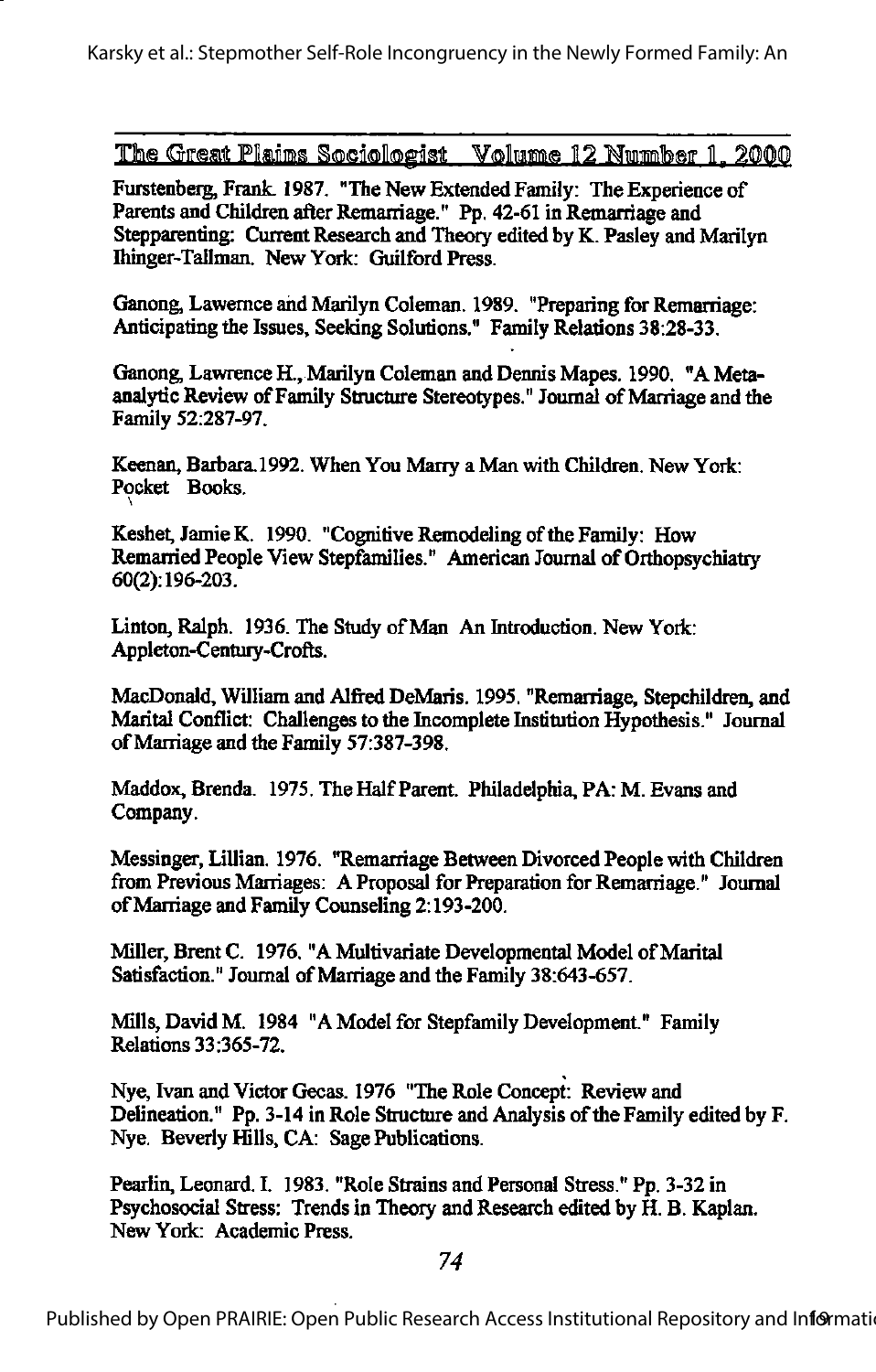Saint-Jacques, Marie-Christine. 1995. "Role Strain Prediction in Stepfamilies." Journal of Divorce and Remarriage 24:51-72.

Schulman, Gerda L. 1972. "Myths that Intrude on the Adaptation of the Stepfamily." Social Casework 53:131-39.

Schwebel, Andrew, Mark Fine, and Maureene Renner. 1991. "A Study of Perceptions of the Stepparent Role." Journal of Family Issues 12(1):43-57.

Smelser, William. 1961. "Dominance as a Factor in Achievement and Perception in Cooperative Problem Solving Interactions." Journal of Abnormal and Social Psychology 62(3):535-542.

Stryker, Sheldon. 1959. "Symbolic Interaction as an Approach to Family Research." Marriage and Family Living 21:111-119.

Stryker, Sheldon. 1981. "Symbolic Interactionism: Themes and Variations." in Social Psychology: Sociological Perspectives edited by Morris Rosenberg and Ralph H. Turner. NY: Basic Books.

Stryker, Sheldon and Anne Statham. 1985. "Symbolic Interaction and Role Theory." Pp. 311-378 in The Handbook of Social Psychology edited by G. Lindzey and E. Aronson. Hillsdale, NJ: Lawrence Erlbaum Associates.

Tinelli, Sharon. 1981. "The Relationship of Family Concept to Individual Self-Esteem." Issues in Mental Health Nursing. 3:251-270.

Turner, Johathan. 1991. The Structure of Sociological Theory. 5th ed. Belmont, CA: Wadswordi Publishing.

Visher, Emily and John Visher. 1982. "Stepfamilies in the 1980's." Conciliation Courts Review 20:15-23.

Visher,Emily and John Visher. 1990. "Dynamics of Successful Stepfamilies." Joumal ofDivorce and Remarriage 14:3-12.

Whitsett, Doni and Helen Land. 1992a. "The Development of a Role Strain Index for Stepparents." Families in Society: The Joumal of Contemporary Human Services 73:14-22.

Whitsett, Doni and Helen Land. 1992b. "Role Strain, Coping, and Marital Satisfaction of Stepparents." Families in Society: The Journal of Contemporary Human Services 73:79-92.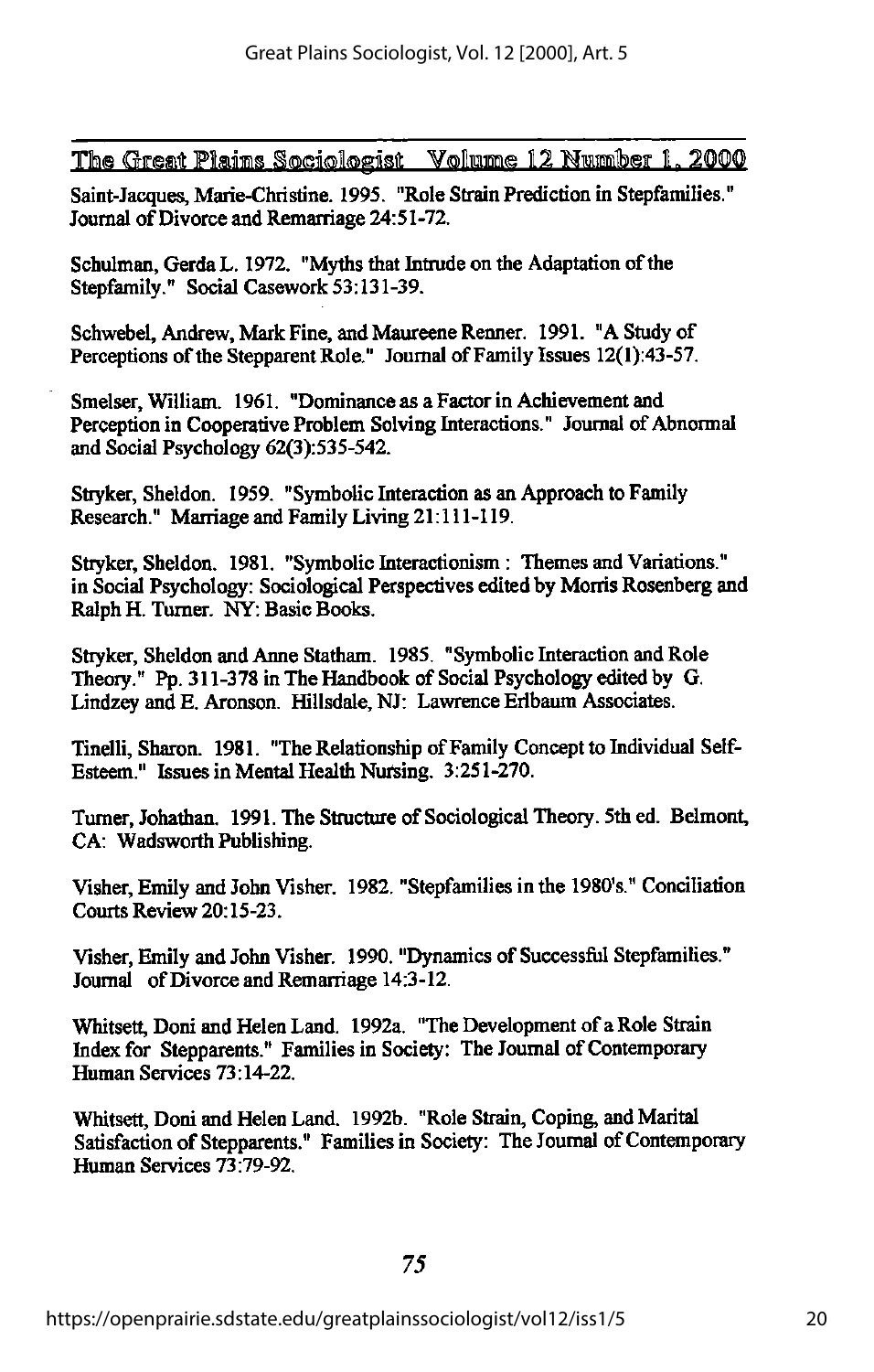The Great Plains Sociologist Volume 12 Number 1, 2000

#### **APPENDIX A INDEXES**

Anticipatory Socialization (1= nothing;  $2=$  a little;  $3=$  quite a bit;  $4=$ a lot).

> 1. How much did you learn about what to expect by observing other friends or

relatives going through the same thing.

2. How much did you plan for this by talking with your husband.

3. How much preparation did you get by reading about what it would be like.

Level of Involvement with Stepchild ( $1 = not$  at all;  $2 = a$  little;  $3 =$ somewhat;  $4 =$  much;  $5 =$  very much).

- 1. Disciplining of stepchild.
- 2. Dress and grooming.
- 3. Religious or moral training.
- 4. Running errands for/with stepchild.
- 5. Celebrating holidays with the stepchild.

6. Celebrating significant events (e.g., birthdays) with the stepchild.

7. Taking the stepchild for recreational activities.

8. Attending school or church-related functions.

9. Discussing problems with the stepchild that he/she might be having.

10. Taking the child for vacations.

11. Social activities with friends or extended family, grandparents.

12. Helping child with schoolwork.

13. Discussing stepchild's social activities (e.g., dating, friendships, parties,

overnights).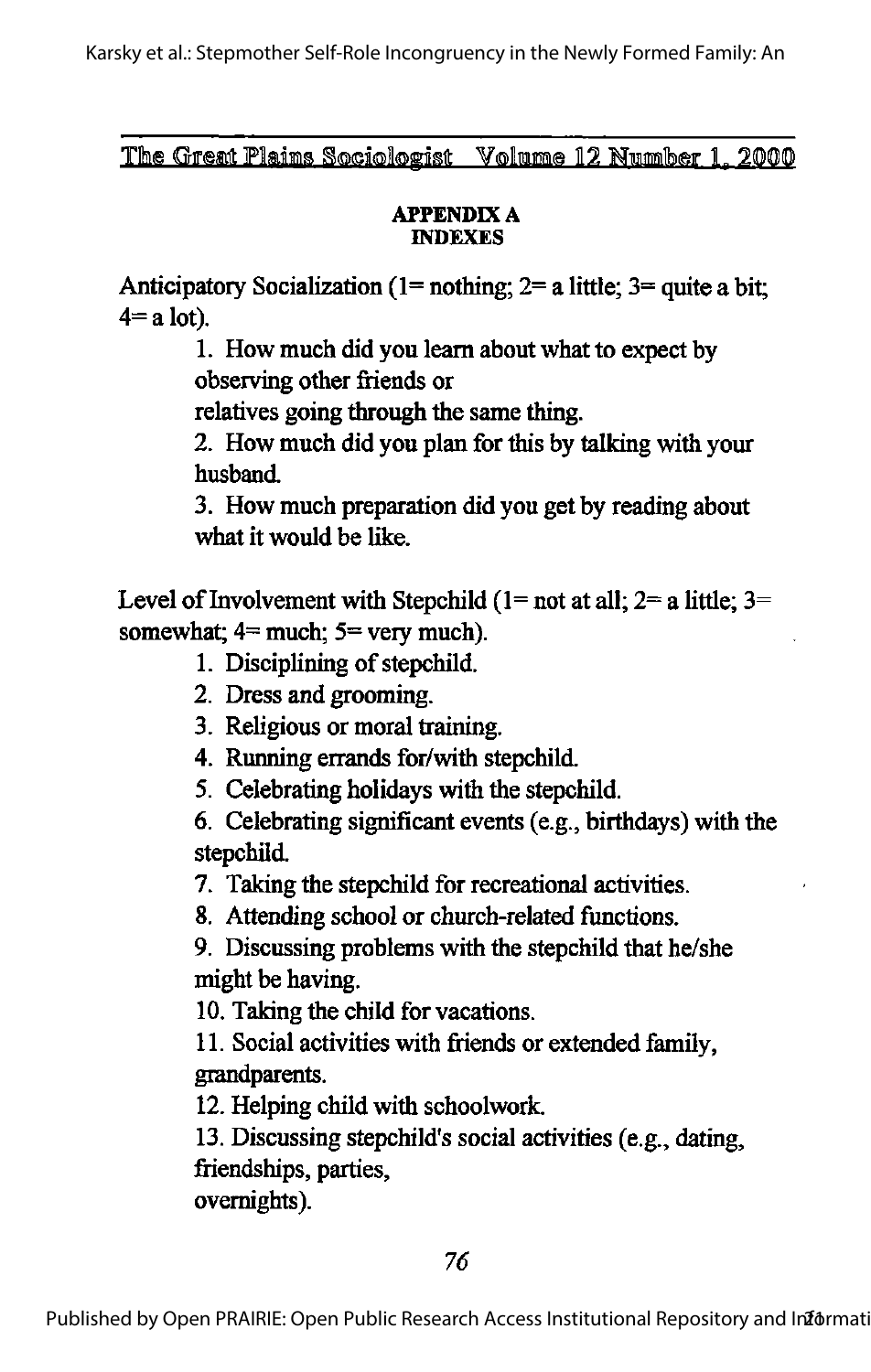# 14. Planning for the stepchild's future (e.g., education, career, marriage).

Role Ambiguity ( $0$ = strongly disagree; 1= moderately disagree; 2= neither agree or disagree; 3= moderately agree; 4= strongly agree).

> 1. I am clear about the expectations my spouse has of me as a stepmother, (reverse coded)

2.1 feel it's difficult to know what a stepparent is suppose to do.

3. I'm often confused as to how much or when to parent my stepchildren.

Self-Role Incongruence  $(0=$  strongly disagree;  $1=$  moderately disagree;  $2=$  neither agree or disagree;  $3=$  moderately agree;  $4=$ strongly agree).

> 1. I wish I felt the way I think I should feel about loving my stepchildren.

2. I wish I felt the way I think I should feel about spending more time with my stepchildren.

3. I wish I felt the way I think I should feel about sharing my things with my stepchild(ren).

4. I want to feel more positive about my stepchild(ren).

5. I wish I could give more of myself emotionally to my stepchild(ren) than I do.

Stepfamily/Stepparent Unfavorability Index (0= strongly disagree; 1= moderately disagree;  $2$ = neither agree or disagree;  $3$ = moderately agree; 4= strongly agree).

1.A stepfamily can neverbe as goodas a family in which children live with both biological parents.

2. I feel others judge me negatively because I am a stepparent.